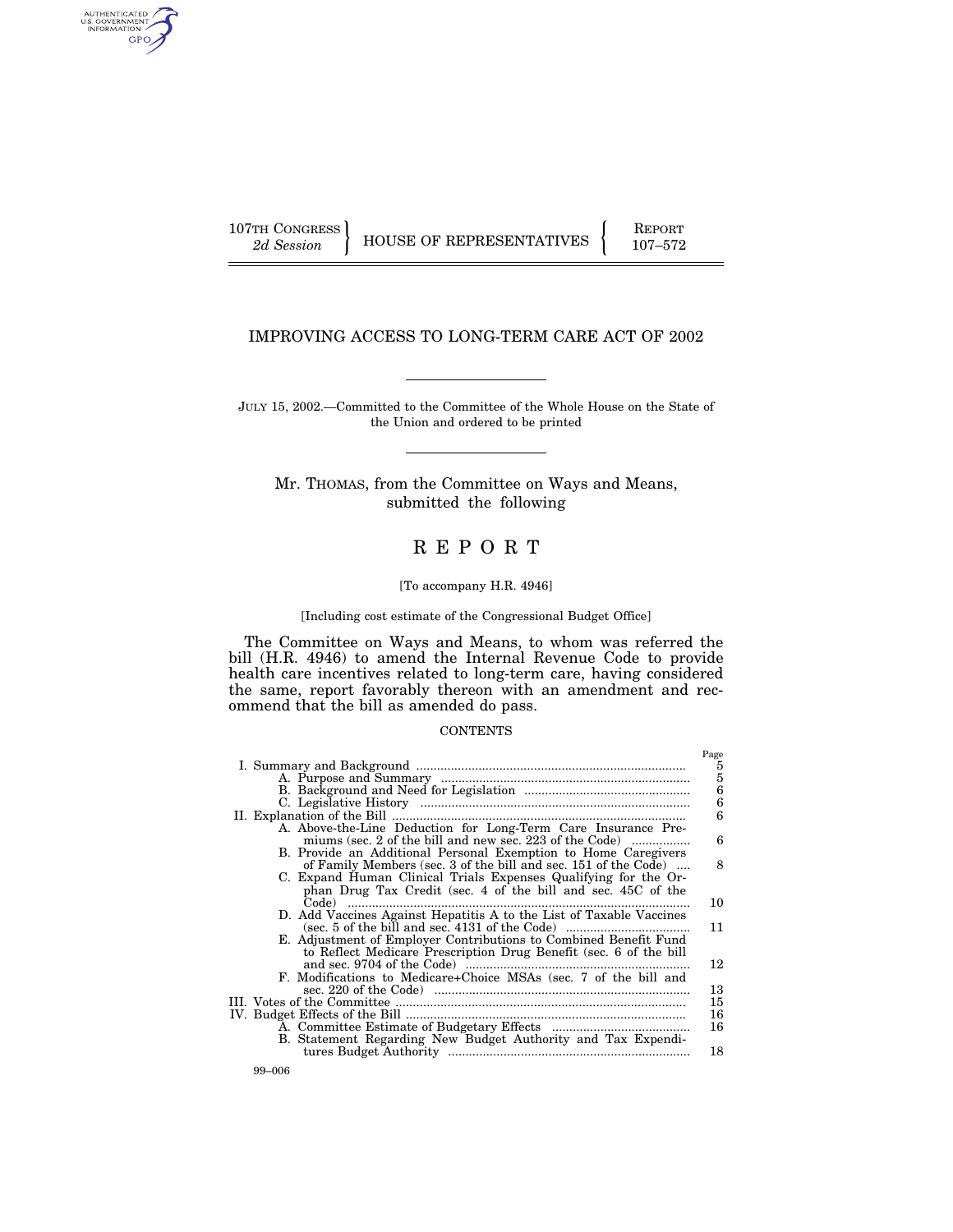| C. Cost Estimate Prepared by the Congressional Budget Office | 18  |
|--------------------------------------------------------------|-----|
|                                                              | 20  |
|                                                              | 20  |
| B. Statement of General Performance Goals and Objectives     | 21  |
|                                                              | 21  |
|                                                              | 21  |
|                                                              | 21  |
|                                                              | 21. |
|                                                              | 22  |
|                                                              |     |

The amendment is as follows:

#### Strike all after the enacting clause and insert the following: **SECTION 1. SHORT TITLE; AMENDMENT OF 1986 CODE.**

(a) SHORT TITLE.—This Act may be cited as the ''Improving Access to Long-Term Care Act of 2002''.

(b) AMENDMENT OF 1986 CODE.—Except as otherwise expressly provided, whenever in this Act an amendment or repeal is expressed in terms of an amendment to, or repeal of, a section or other provision, the reference shall be considered to be made to a section or other provision of the Internal Revenue Code of 1986.

#### **SEC. 2. DEDUCTION FOR PREMIUMS ON QUALIFIED LONG-TERM CARE INSURANCE CON-TRACTS.**

(a) IN GENERAL.—Part VII of subchapter B of chapter 1 (relating to additional itemized deductions) is amended by redesignating section 223 as section 224 and by inserting after section 222 the following new subsection:

#### **''SEC. 223. PREMIUMS ON QUALIFIED LONG-TERM CARE INSURANCE CONTRACTS.**

"(a) IN GENERAL.—In the case of an individual, there shall be allowed as a deduction an amount equal to the applicable percentage of eligible long-term care premiums (as defined in section  $2\overline{1}3(d)(10)$ ) paid during the taxable year by the taxpayer for coverage for the taxpayer and the spouse and dependents of the taxpayer.

''(b) APPLICABLE PERCENTAGE.—For purposes of subsection (a), the applicable percentage shall be determined in accordance with the following table:

| "For taxable years beginning | The applicable |
|------------------------------|----------------|
| in calendar year-            | percentage is- |
|                              |                |
|                              |                |
|                              |                |
|                              |                |
|                              |                |

''(c) LIMITATION BASED ON MODIFIED ADJUSTED GROSS INCOME.—

''(1) IN GENERAL.—If the modified adjusted gross income of the taxpayer for the taxable year exceeds \$20,000 (twice the preceding dollar amount, as adjusted under paragraph (2), in the case of a joint return) the amount which would (but for this subsection) be allowed as a deduction under subsection (a) shall be reduced (but not below zero) by the amount which bears the same ratio to the amount which would be so allowed as such excess bears to \$20,000 (\$40,000 in the case of a joint return).

"(2) ADJUSTMENTS FOR INFLATION.

''(A) IN GENERAL.—In the case of a taxable year beginning after December 31, 2003, the first \$20,000 amount contained in paragraph (1) shall be increased by an amount equal to—

''(i) such dollar amount, multiplied by

"(ii) the cost-of-living adjustment determined under section  $1(f)(3)$  for the calendar year in which the taxable year begins, determined by substituting 'calendar year 2002' for 'calendar year 1992' in subparagraph (B) thereof.

''(B) ROUNDING.—If any amount as adjusted under subparagraph (A) is not a multiple of \$1,000, such amount shall be rounded to the nearest multiple of \$1,000 (or if such amount is a multiple of \$500, such amount shall be rounded to the next highest multiple of \$500).

''(3) MODIFIED ADJUSTED GROSS INCOME.—For purposes of paragraph (1), the term 'modified adjusted gross income' means adjusted gross income determined—

''(A) without regard to this section and sections 911, 931, and 933, and ''(B) after application of sections 86, 135, 137, 219, 221, 222, and 469. ''(d) LIMITATION BASED ON SUBSIDIZED COVERAGE.—

''(1) IN GENERAL.—Subsection (a) shall not apply to premiums paid for coverage of any individual for any calendar month if—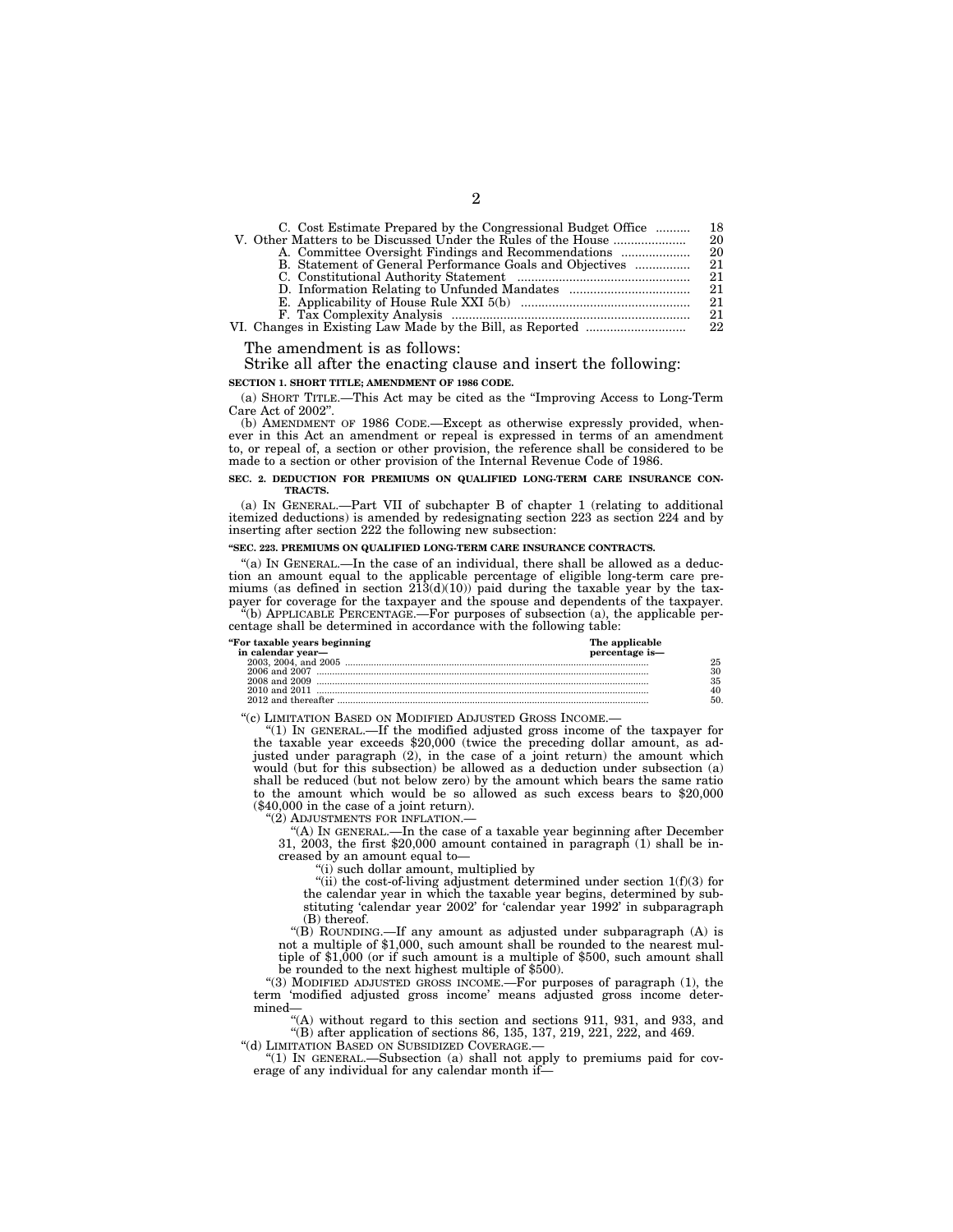"(A) for such month such individual is covered by any insurance which is advertised, marketed, or offered as long-term care insurance under any health plan maintained by any employer of the taxpayer or of the taxpayer's spouse, and

''(B) 50 percent or more of the cost of any such coverage (determined under section 4980B) for such month is paid or incurred by the employer. ''(2) PLANS MAINTAINED BY CERTAIN EMPLOYERS.—A health plan which is not otherwise described in paragraph (1)(A) shall be treated as described in such paragraph if such plan would be so described if all health plans of persons treated as a single employer under subsection (b), (c), (m), or (o) of section 414 were treated as one health plan.

''(e) COORDINATION WITH OTHER DEDUCTIONS.—Any amount taken into account under subsection (a) shall not be taken into account in computing the amount allowable as a deduction under section 162(l) or 213(a).

''(f) MARRIED COUPLES MUST FILE JOINT RETURN.—

" $(1)$  IN GENERAL.—If the taxpayer is married at the close of the taxable year, the deduction shall be allowed under subsection (a) only if the taxpayer and the taxpayer's spouse file a joint return for the taxable year.

" $(2)$  MARITAL STATUS.—For purposes of paragraph  $(1)$ , marital status shall be determined in accordance with section 7703.

"(g) REGULATIONS.—The Secretary shall prescribe such regulations as may be appropriate to carry out this section, including regulations requiring employers to report to their employees and the Secretary such information as the Secretary determines to be appropriate.''.

(b) DEDUCTION ALLOWED WHETHER OR NOT TAXPAYER ITEMIZES.—Subsection (a) of section 62 is amended by inserting after paragraph (18) the following new item:

''(19) PREMIUMS ON QUALIFIED LONG-TERM CARE INSURANCE CONTRACTS.—The deduction allowed by section 223.''.

(c) CONFORMING AMENDMENTS.—

(1) Sections  $86(b)(2)(A)$ ,  $135(c)(4)(A)$ ,  $137(b)(3)(A)$ ,  $219(g)(3)(A)(ii)$ , and  $221(b)(2)(C)(i)$  are each amended by inserting "223," after "222,".

 $(2)$  Section  $222(b)(2)(C)(i)$  is amended by inserting "223," before "911".

 $(3)$  Section  $469(i)(3)(F)(iii)$  is amended by striking "and 222" and inserting

"222, and 223".

(d) CLERICAL AMENDMENT.—The table of sections for part VII of subchapter B of chapter 1 is amended by striking the last item and inserting the following new items:

''Sec. 223. Premiums on qualified long-term care insurance contracts. ''Sec. 224. Cross reference.''.

(e) EFFECTIVE DATE.—The amendments made by this section shall apply to taxable years beginning after December 31, 2002.

#### **SEC. 3. ADDITIONAL PERSONAL EXEMPTION FOR DEPENDENTS WITH LONG-TERM CARE NEEDS IN TAXPAYER'S HOME.**

(a) IN GENERAL.—Section 151 (relating to allowance of deductions for personal exemptions) is amended by redesignating subsections (d) and (e) as subsections (e) and (f), respectively, and by inserting after subsection (c) the following new subsection:

''(d) ADDITIONAL EXEMPTION FOR DEPENDENTS WITH LONG-TERM CARE NEEDS IN TAXPAYER'S HOME.—

"(1) In GENERAL.—Except as provided in paragraph  $(2)$ , an exemption of the exemption amount for each qualified family member of the taxpayer.

" $(2)$  PHASE-IN.—In the case of taxable years beginning in calendar years before 2012, the amount of the exemption provided under paragraph (1) shall not exceed the applicable limitation amount determined in accordance with the following table:

| "For taxable years beginning |  |  |  |
|------------------------------|--|--|--|
|                              |  |  |  |

| "For taxable years beginning | The applicable |
|------------------------------|----------------|
| --- ----------------         |                |

| in calendar year— | limitation amount is- |
|-------------------|-----------------------|
|                   | 500                   |
|                   |                       |
| 2007 and 2008     | 500                   |
| $2009$ and $2010$ |                       |
|                   | .500.                 |
|                   |                       |

''(3) QUALIFIED FAMILY MEMBER.—For purposes of this subsection, the term 'qualified family member' means, with respect to any taxable year, any individual—

"(A) who is—

''(i) the spouse of the taxpayer, or

''(ii) a dependent of the taxpayer with respect to whom the taxpayer is entitled to an exemption under subsection  $(c)$ ,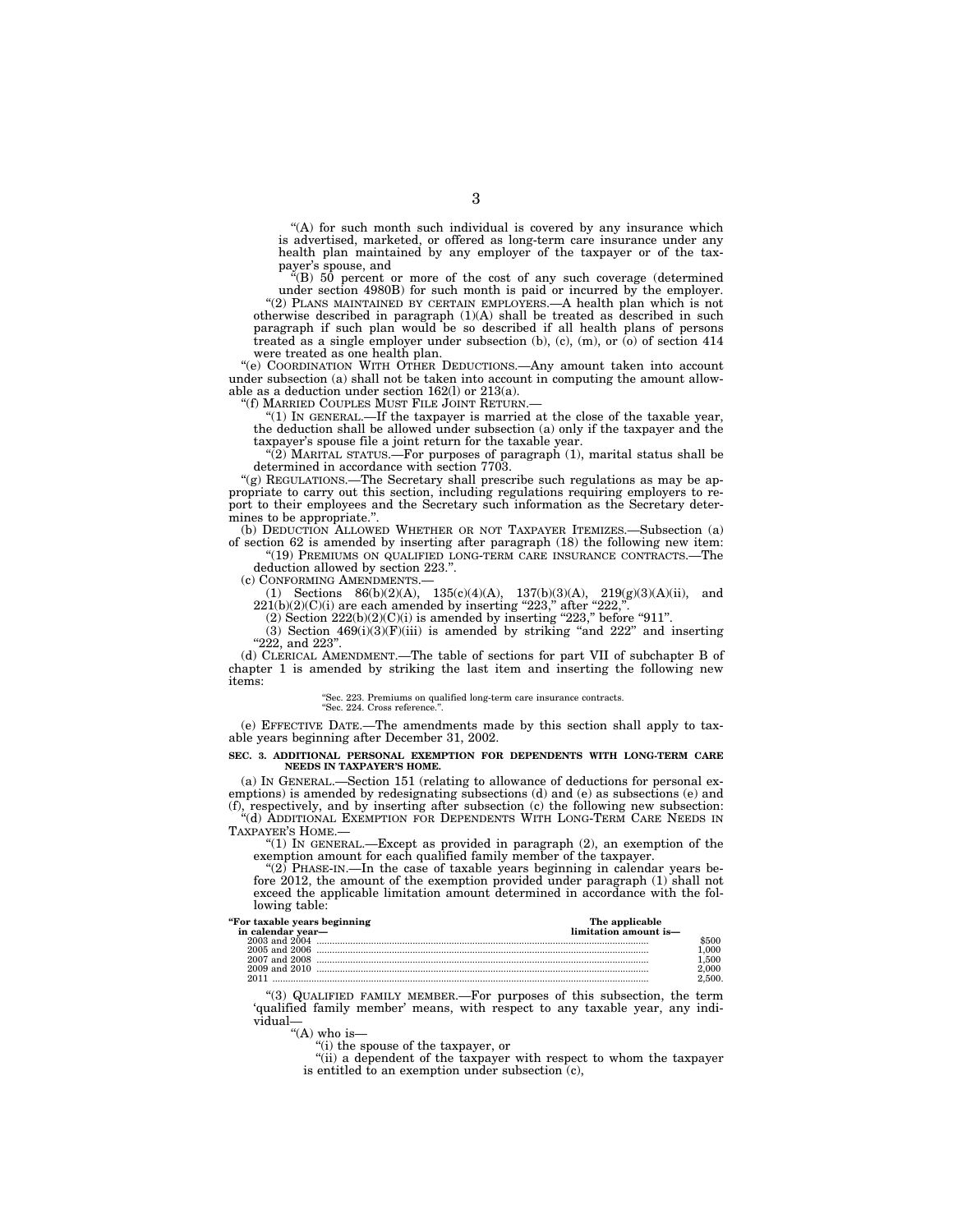''(B) who is an individual with long-term care needs during any portion of the taxable year, and

"(C) other than an individual described in section  $152(a)(9)$ , who, for more than half of such year, has as such individual's principal place of abode the home of the taxpayer and is a member of the taxpayer's household.

"(4) INDIVIDUALS WITH LONG-TERM CARE NEEDS.—For purposes of this subsection, the term 'individual with long-term care needs' means, with respect to any taxable year, an individual who has been certified, during the  $39\frac{1}{2}$ -month period ending on the due date (without extensions) for filing the return of tax for the taxable year (or such other period as the Secretary prescribes), by a physician (as defined in section  $1861(r)(1)$  of the Social Security Act) as being, for a period which is at least 180 consecutive days—

''(A) an individual who is unable to perform (without substantial assistance from another individual) at least 2 activities of daily living (as defined in section  $7702B(c)(2)(B)$  due to a loss of functional capacity, or

''(B) an individual who requires substantial supervision to protect such individual from threats to health and safety due to severe cognitive impairment and is unable to perform, without reminding or cuing assistance, at least 1 activity of daily living (as so defined) or to the extent provided in regulations prescribed by the Secretary (in consultation with the Secretary of Health and Human Services), is unable to engage in age appropriate activities.

''(5) IDENTIFICATION REQUIREMENT.—No exemption shall be allowed under this subsection to a taxpayer with respect to any qualified family member unless the taxpayer includes, on the return of tax for the taxable year, the name and taxpayer identification of the physician certifying such member. In the case of a failure to provide the information required under the preceding sentence, the preceding sentence shall not apply if it is shown that the taxpayer exercised due diligence in attempting to provide the information so required.

''(6) SPECIAL RULES.—Rules similar to the rules of paragraphs (2), (3), and (4) of section 21(e) shall apply for purposes of this subsection.'

(b) CONFORMING AMENDMENTS.—

(1) Section  $1(f)(6)(A)$  is amended by striking " $151(d)(4)$ " and inserting  $i$ <sup>"</sup> $151(e)(4)$ " (2) Section  $1(f)(6)(B)$  is amended by striking " $151(d)(4)(A)$ " and inserting

 $"151(e)(4)(A)"$ (3) Section  $3402(f)(1)(A)$  is amended by striking " $151(d)(2)$ " and inserting

 $"151(e)(2)"$ (4) Section  $3402(r)(2)(B)$  is amended by striking "151(d)" and inserting " $151(e)$ ".

(5) Section  $6012(a)(1)(D)(ii)$  is amended–

 $(A)$  by striking "151 $(d)$ " and inserting "151 $(e)$ ", and

(B) by striking " $151(d)(2)$ " and inserting " $151(e)(2)$ ".

(6) Section  $6013(b)(3)(A)$  is amended by striking "151(d)" and inserting  $"151(e)"$ .

(c) EFFECTIVE DATE.—The amendments made by this section shall apply to taxable years beginning after December 31, 2002.

**SEC. 4. EXPANSION OF HUMAN CLINICAL TRIALS QUALIFYING FOR ORPHAN DRUG CREDIT.**  (a) IN GENERAL.—Paragraph (2) of section 45C(b) of the Internal Revenue Code of 1986 is amended by adding at the end the following new subparagraph:

''(C) TREATMENT OF CERTAIN EXPENSES INCURRED BEFORE DESIGNATION.—

For purposes of subparagraph  $(A)(ii)(I)$ , if a drug is designated under section 526 of the Federal Food, Drug, and Cosmetic Act not later than the due date (including extensions) for filing the return of tax under this subtitle for the taxable year in which the application for such designation of such drug was filed, such drug shall be treated as having been designated on the date that such application was filed.''.

(b) EFFECTIVE DATE.—The amendment made by subsection (a) shall apply to expenses incurred after the date of the enactment of this Act.

#### SEC. 5. VACCINE TAX TO APPLY TO HEPATITIS A VACCINE

(a) IN GENERAL.—Paragraph  $(1)$  of section  $4132(a)$  (defining taxable vaccine) is amended by redesignating subparagraphs (I), (J), (K), and (L) as subparagraphs (J), (K), (L), and (M), respectively, and by inserting after subparagraph (H) the following new subparagraph:

''(I) Any vaccine against hepatitis A.''

(b) EFFECTIVE DATE.-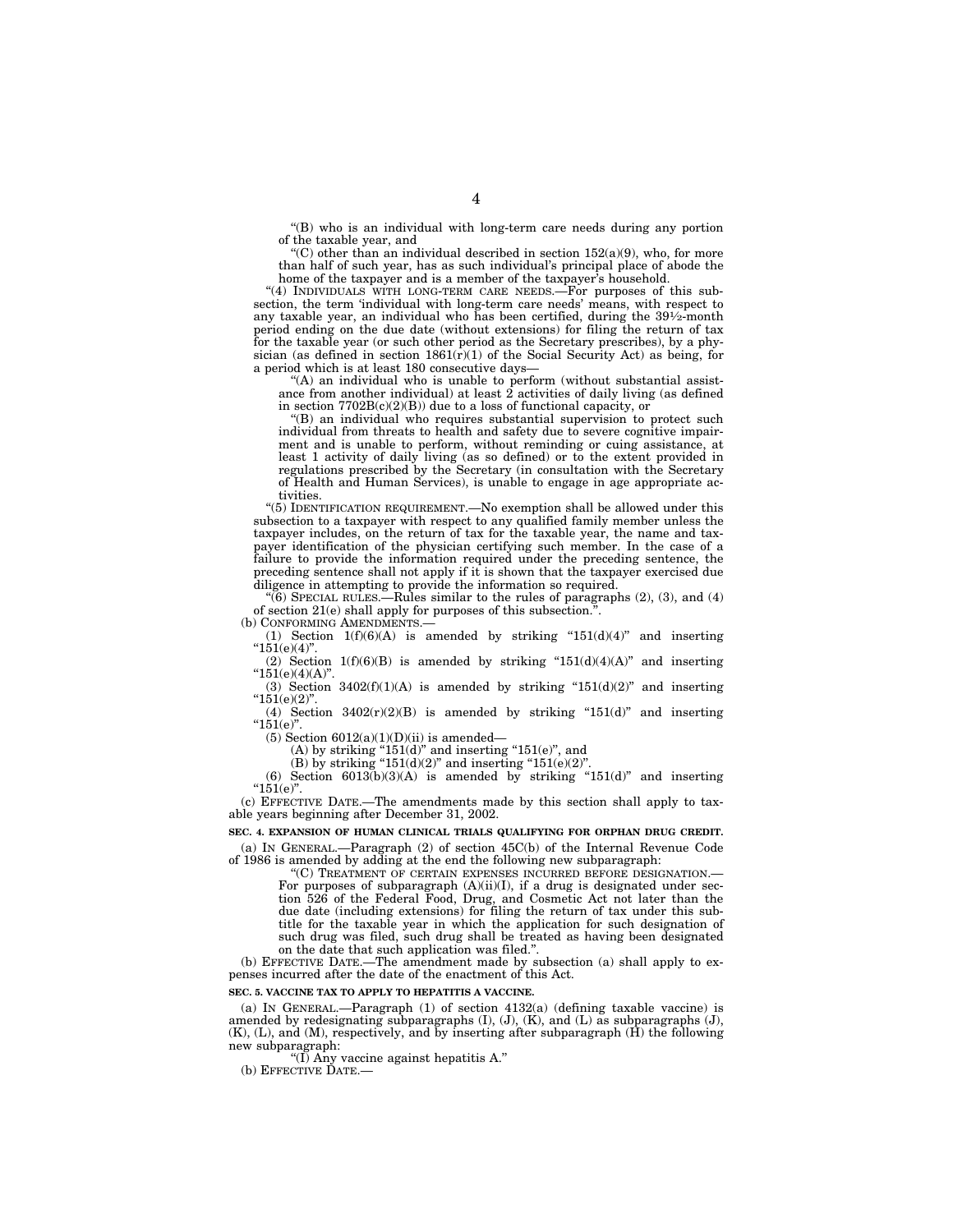(1) SALES, ETC.—The amendments made by subsection (a) shall apply to sales and uses on or after the first day of the first month which begins more than 4 weeks after the date of the enactment of this Act.

(2) DELIVERIES.—For purposes of paragraph (1) and section 4131 of the Inter-nal Revenue Code of 1986, in the case of sales on or before the effective date described in such paragraph for which delivery is made after such date, the delivery date shall be considered the sale date.

#### **SEC. 6. ADJUSTMENT OF EMPLOYER CONTRIBUTIONS TO COMBINED BENEFIT FUND TO RE-FLECT MEDICARE PRESCRIPTION DRUG SUBSIDY PAYMENTS.**

(a) IN GENERAL.—Section 9704(b) of the Internal Revenue Code of 1986 (relating to health benefit premium) is amended by adding at the end the following new para-

graph: "(4) ADJUSTMENTS FOR MEDICARE PRESCRIPTION DRUG SUBSIDIES.—The trustees of the Combined Fund shall decrease the per beneficiary premium for each plan year in which a subsidy payment is provided to it under section 1860H of the Social Security Act by the amount which would place the Combined Fund in the same financial position as if such subsidy payment had not been re-

(b) EFFECTIVE DATE.—The amendment made by subsection (a) shall apply to plan years beginning after the date of the enactment of the Medicare Modernization and Prescription Drug Act of 2002.

#### **SEC. 7. ELIGIBILITY FOR ARCHER MSA'S EXTENDED TO ACCOUNT HOLDERS OF MEDICARE+CHOICE MSA'S.**

(a) IN GENERAL.—Subparagraph (B) of section 220(c)(2) of the Internal Revenue Code of 1986 is amended by adding at the end the following new clause: "(iii) MEDICARE+CHOICE MSA'S.—In the case of an individual who is

covered under an MSA plan (as defined in section 1859(b)(3) of the Social Security Act) which such individual elected under section  $1851(a)(2)(B)$  of such Act—

 $f(T)$  such plan shall be treated as a high deductible health plan

for purposes of this section,<br>
"(II) subsection (b)(2)(A) shall be applied by substituting '100 per-<br>
cent' for '65 percent' with respect to such individual,

"(III) with respect to such individual, the limitation under subsection  $(d)(1)(A)(ii)$  shall be 100 percent of the highest annual deductible limitation under section  $1859(b)(3)(B)$  of the Social Secu-

rity Act, ''(IV) paragraphs (4), (5), and (7) of subsection (b) and paragraph (1)(A)(iii) of this subsection shall not apply with respect to such in-

dividual, and<br>
"(V) the limitation which would (but for this subclause) apply<br>
under subsection (b)(1) with respect to such individual for any taxable year shall be reduced (but not below zero) by the amount which would (but for subsection 106(b)) be includible in such indi-

vidual's gross income for the taxable year.".<br>(b) EFFECTIVE DATE.—The amendment made by subsection (a) shall apply to taxable years beginning after December 31, 2002.

#### **I. SUMMARY AND BACKGROUND**

#### A. PURPOSE AND SUMMARY

The bill, H.R. 4946, as amended (the "Improving Access to Long-Term Care Act of 2002'') provides tax relief to assist individuals in meeting the long-term care needs of themselves, their spouse, and their dependents.

The bill provides an above-the-line deduction for individuals with certain income levels for the purchase of long-term care insurance. In addition, the bill provides a phased-in additional personal exemption for taxpayers who care for dependents with long-term care needs in their home.

The bill also expands human clinical trials that qualify for the orphan drug credit, adds hepatitis A vaccine to the list of taxable vaccines, makes a conforming change to the coal industry health provisions to reflect the Committee's actions relating to prescrip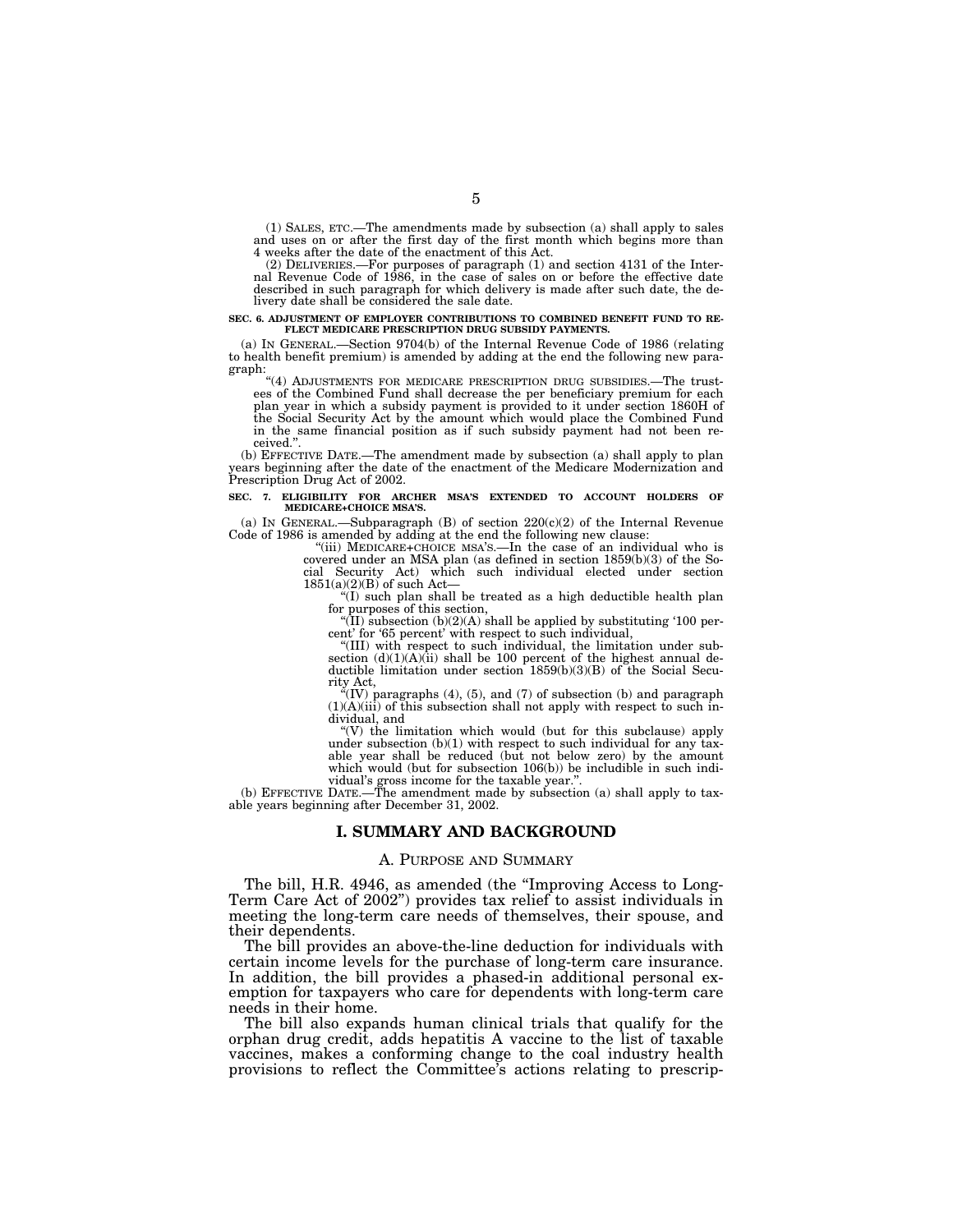tion drug benefits under Medicare, and allows individuals enrolled in Medicare+Choice MSA plans to contribute to Archer MSAs.

#### B. BACKGROUND AND NEED FOR LEGISLATION

The provisions approved by the Committee reflect the need for tax relief to assist individuals in meeting their long-term care needs. The provisions also address other health care matters.

#### C. LEGISLATIVE HISTORY

#### COMMITTEE ACTION

The Committee on Ways and Means marked up the provisions of the bill on June 19, 2002, and approved the provisions, as amended, on June 19, 2002, by a rollcall vote of 29 yeas to 6 nays (with a quorum being present).

# **II. EXPLANATION OF THE BILL**

A. ABOVE-THE-LINE DEDUCTION FOR LONG-TERM CARE INSURANCE PREMIUMS (SEC. 2 OF THE BILL AND NEW SEC. 223 OF THE CODE)

#### PRESENT LAW

Under present law, the Federal income tax treatment of qualified long-term care insurance expenses is similar to the treatment of health insurance expenses.<sup>1</sup> As is the case with health insurance expenses, the Federal income tax treatment of qualified long-term care insurance expenses depends on the individual's circumstances.

Individuals who purchase their own qualified long-term care insurance may claim an itemized deduction for the premiums, but only to the extent that eligible qualified long-term care insurance premiums, together with the individual's medical expenses exceed 7.5 percent of adjusted gross income.2 The amount of qualified long-term care insurance premiums that may be taken into account in determining the amount allowed as an itemized deduction is limited as follows (for 2002) based on the case of the covered individual: \$240 in the case of an individual 40 years old or less; \$450 in the case of an individual who is more than 40 but not more than 50; \$900 in the case of an individual who is more than 50 but not more than 60; \$2,390 in the case of an individual who is more than 60 but not more than 70; and \$2,990 in the case of an individual who is more than 70. These dollar limits are indexed for inflation.

Self-employed individuals may deduct a portion of qualified longterm care insurance premiums for the individual and his or her spouse and dependents. The deductible percentage of such premiums is 70 percent in 2002 and 100 percent in 2003 and thereafter.3 The deduction applies to qualified long-term care insurance premiums, subject to the same dollar limits that apply for purposes of the itemized deduction, described above.

<sup>&</sup>lt;sup>1</sup>The main difference between the tax treatment of qualified long-term care insurance and medical insurance is that long-term care insurance canot be offered under a cafeteria plan. <sup>2</sup>Sec. 213(d).

 $3$ The deduction for long-term care insurance expenses of self-employed individuals is not available for any month in which the taxpayer is eligible to participate in a subsidized health plan maintained by the employer of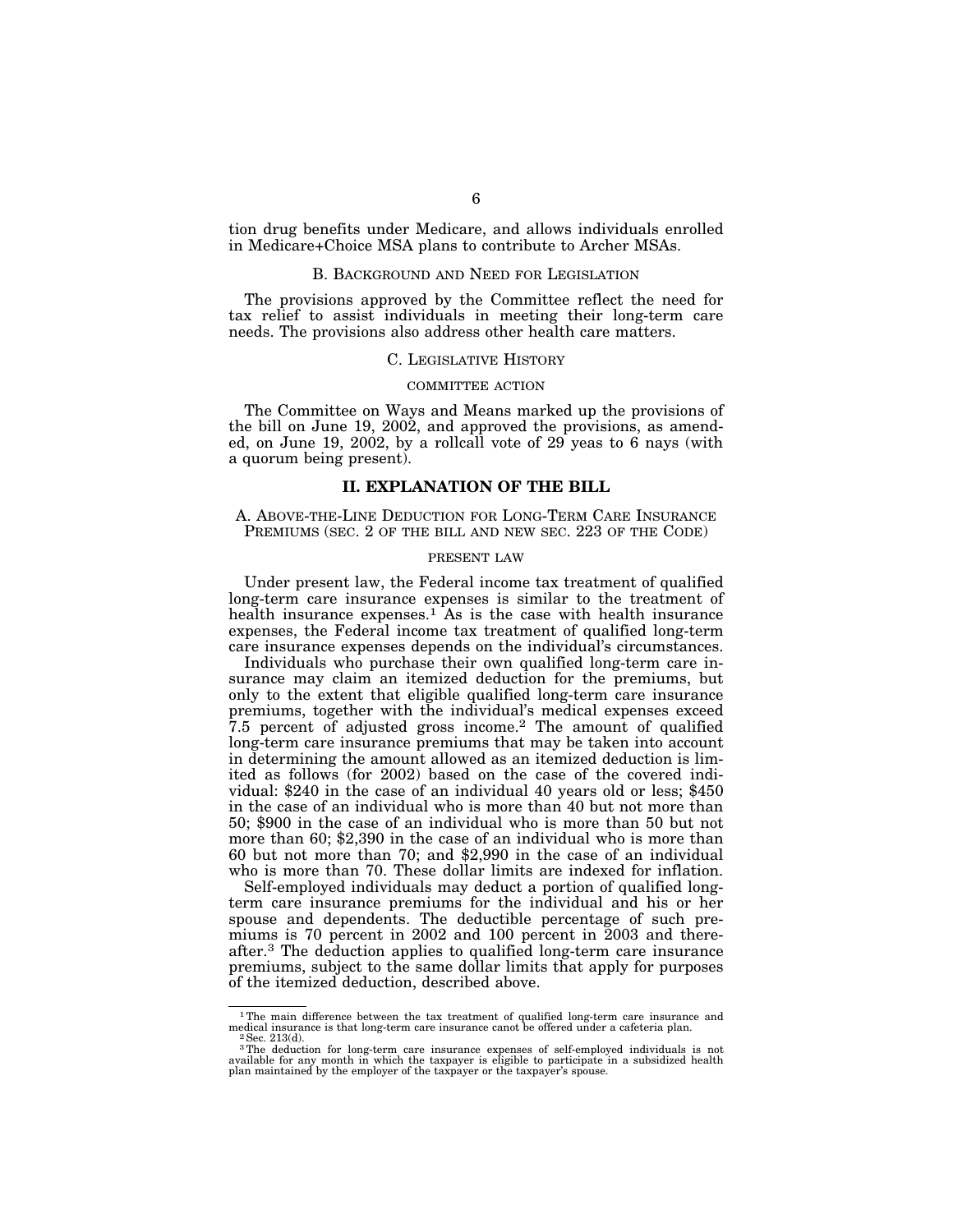Employees can exclude from income 100 percent of qualified long-term care insurance paid for by the employee's employer. There is no dollar limit on this exclusion.4 Payments made under a qualified long-term care insurance contract are excludable from gross income, subject to a dollar limitation in the case of contracts that provide for payment on a per diem or similar basis.

In order for a long-term care insurance contract to be a qualified long-term care insurance contract: (1) the contract must be guaranteed renewable; (2) the contract generally cannot provide for a cash surrender value or other money that can be paid, assigned, or pledged as a loan or borrowed; (3) all refunds of premiums, and all policyholder dividends or similar amounts, under the contract are to be applied as a reduction in future premiums or to increase future benefits; and (4) the contract must meet certain consumer protection standards.5 Contracts that provide for per diem or similar payments are subject to additional requirements.

The consumer protection provisions applicable to qualified longterm care insurance contracts require that (1) such contracts meet certain provisions under the model long-term care insurance act and regulations promulgated by the National Association of Insurance Commissioners, (2) the issuer of the contract discloses that the contract is intended to be a qualified policy, and (3) the issuer offer the policyholder a nonforfeiture provision meeting certain requirements.

#### REASONS FOR CHANGE

Present law provides favorable tax treatment for the purchase of qualified long-term care insurance. The present-law provisions were enacted to provide incentives for individuals to take financial responsibility for the long-term care needs of themselves and their dependents. The Committee believes that further incentives and tax relief are appropriate to encourage individuals to purchase qualified long-term care insurance.

#### EXPLANATION OF PROVISION

The provision provides an above-the-line deduction for a percentage of qualified long-term care insurance premiums up to the present-law dollar limitations that apply under the itemized deduction.6 The deduction is not available to an individual for any month in which the individual is covered under a long-term care insurance contract 50 percent or more of the cost of which is paid or incurred by the individual's employer (or the employer of the individual's spouse). In determining whether the 50-percent threshold is met, all plans of related employers providing long-term care insurance in which the individual participates are treated as a single plan.

The otherwise allowable deduction is phased out for taxpayers with modified adjusted gross income between \$20,000 and \$40,000 (\$40,000 and \$80,000 in the case of married taxpayers filing a joint

<sup>4</sup> Unlike health insurance, long-term care insurance cannot be provided under a cafeteria plan. 5Sec. 7702B.

<sup>&</sup>lt;sup>6</sup>The deduction only applies to premiums on qualified long-term care insurance contracts; it does not apply to long-term care expenses.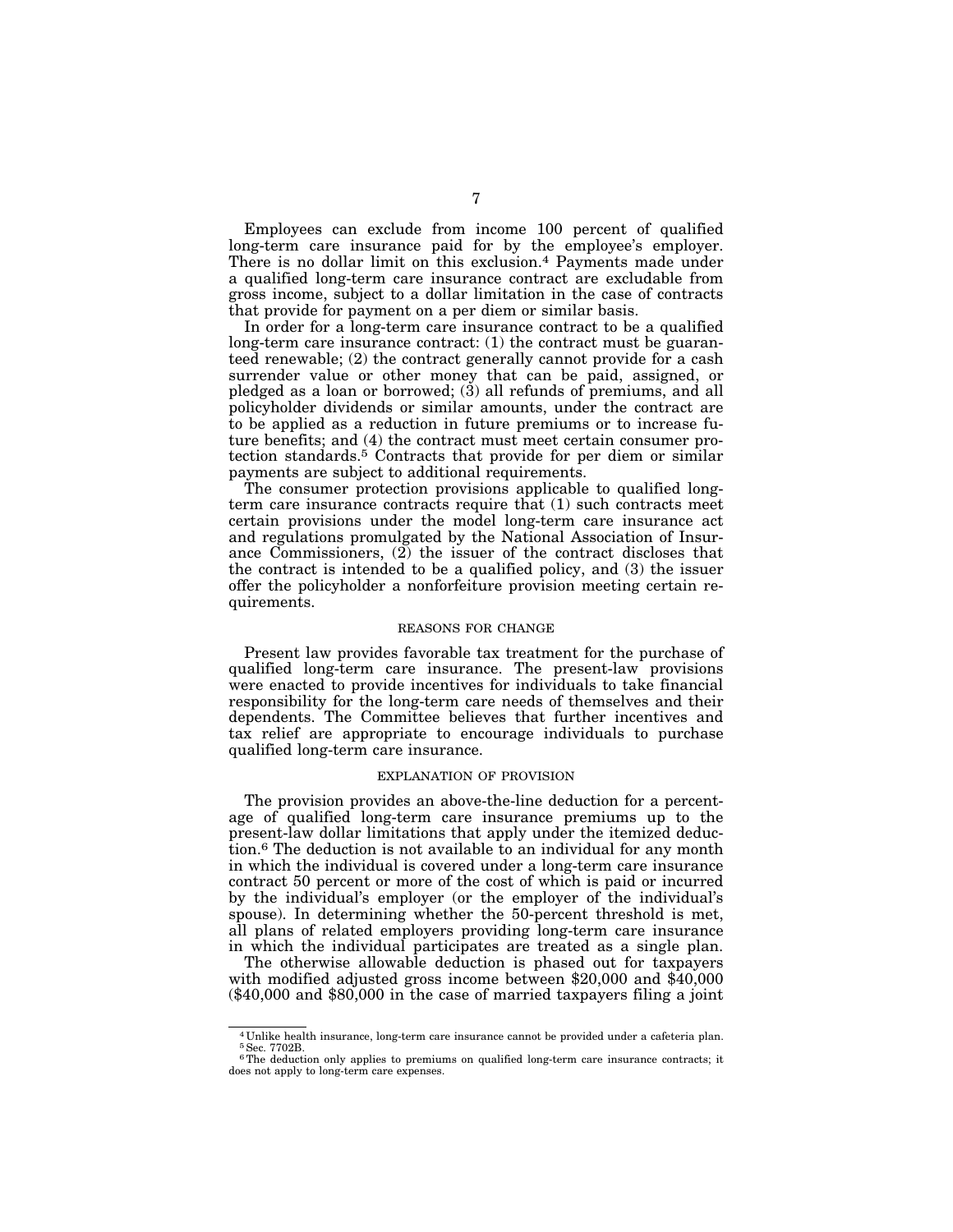return).7 The \$20,000 and \$40,000 starting points for the phase-out range are indexed for inflation, rounded to the nearest \$1,000.

The deductible percentage of qualified long-term care insurance premiums is 25 percent in 2003, 2004, and 2005, 30 percent in 2006 and 2007, 35 percent in 2008 and 2009, 40 percent in 2010 and 2011, and 50 percent in 2012 and thereafter.

No amount taken into account in computing the deduction may be taken into account in determining the deduction for health insurance expenses of self-employed individuals or the itemized deduction for medical expenses. Married taxpayers are required to file a joint return in order to claim the deduction.<sup>8</sup> The Secretary is authorized to prescribe such regulations as may be appropriate to carry out the provision, including appropriate reporting requirements for employers.

#### EFFECTIVE DATE

The provision is effective for taxable years beginning after December 31, 2002.

B. PROVIDE AN ADDITIONAL PERSONAL EXEMPTION TO HOME CARE- GIVERS OF FAMILY MEMBERS (SEC. 3 OF THE BILL AND SEC. 151 OF THE CODE)

#### PRESENT LAW

In determining taxable income, taxpayers are entitled to a personal exemption deduction for the taxpayer, his or her spouse, and each dependent. To qualify as a dependent under present law, an individual must: (1) be (a) a specified relative or (b) have as his or her principal place of abode for the taxable year the home of the taxpayer and be a member of the taxpayer's household; 9 (2) be a citizen or resident of the U.S. or resident of Canada or Mexico; (3) not be required to file a joint tax return with his or her spouse; (4) have gross income below the personal exemption amount if not the taxpayer's child; and (5) receive over half of his or her support from the taxpayer.<sup>10</sup><br>The personal exemption amount for 2002 is \$3,000. Personal ex-

emptions are phased-out by two percentage points for each  $$2,500$  $(*1,250$  if married filed separately) or fraction thereof by which adjusted gross income exceeds certain thresholds based on filing status. For 2002, the thresholds are \$137,300 for single filers,

<sup>7</sup>Modified adjusted gross income means adjusted gross income determined without regard to the deduction provided by the provision and the exclusion for certain foreign earned income (sec. 911), income from Guam, American Samoa, or the Northern Mariana Islands (sec. 931), and income from Puerto Rico (sec. 933). Modified adjusted gross income is calculated after the deter-mination of the amount of Social Security benefits includible in gross income (sec. 86), the exclusion for certain interest on education savings bonds (sec. 135), the exclusion for adoption assist-<br>ance (sec. 137), the deduction for contributions to individual retirement arrangements (sec. 219),<br>the deduction for stude (sec. 222), and the deduction for passive activity losses (sec. 469).<br><sup>8</sup> The rules of sec. 7703 would apply in determining married status for this purpose.<br><sup>9</sup> For purposes of this rule, the taxpayer must maintain the hou

and the individual reside. The taxpayer is considered to maintain the household if over one-half of the support of the household is provided by the taxpayer (or, if married, the taxpayer and

his or her spouse).<br><sup>10</sup> If no one person contributes over half the support of an individual, the taxpayer is treated<br>as meeting the support requirement if: (a) over half the support is received from persons each<br>of whom, the individual as a dependent; (b) the taxpayer contributes over 10 percent of such support; and<br>(c) the other caregivers who provide over 10 percent of the support file written declarations stat-<br>ing that they will not cl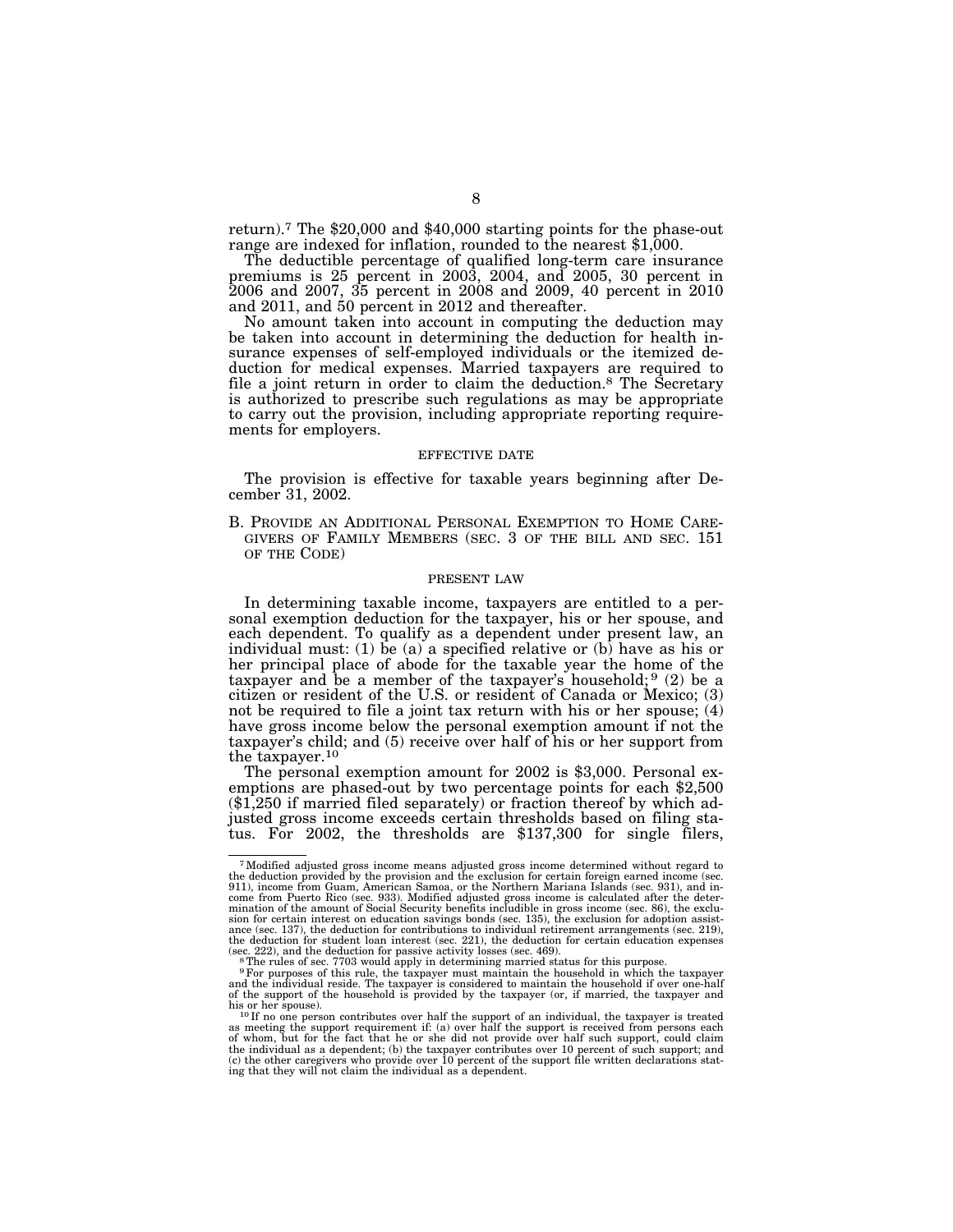\$206,000 for joint filers, \$171,650 for heads of household, and \$103,000 for married taxpayers filing separate returns.<sup>11</sup> The exemption amount and the dollar thresholds for the phase-out are indexed for inflation.

Present law provides favorable tax treatment for the purchase of qualified long-term care insurance and for individuals with qualified long-term care expenses.

#### REASONS FOR CHANGE

Present law provides favorable tax treatment for long-term care insurance and expenditures on long-term care services, but does not provide similar tax relief for in-home care, i.e., for individuals who care for family members or other dependents in their home. The Committee understands that in-home care may be preferable in some cases, and that individuals who care for family members or other dependents with special needs often incur additional household expenses. The Committee believes it appropriate to provide additional tax relief in such cases.

#### EXPLANATION OF PROVISION

The provision allows a phased-in additional personal exemption for each qualified family member with long-term care needs. The exemption amount is limited to \$500 for 2003 and 2004, \$1,000 for 2005 and 2006, \$1,500 for 2007 and 2008, and \$2,000 for 2009 and 2010, \$2,500 for 2011, and is equal to the regularly applicable exemption amount for 2012 and thereafter.

A qualified family member means an individual with long-term care needs who (1) is the spouse of the taxpayer or a dependent of the taxpayer or the taxpayer's spouse with respect to whom the taxpayer is allowed to claim a personal exemption, and (2) satisfies a residency requirement. In the case of an individual who is a dependent by reason of living in the taxpayer's household for the entire taxable year, the residency requirement is the same as that under the dependency exemption. In the case of other dependents, the residency requirement is satisfied if, for more than one half of the taxable year, the individual has as his or her principal place of abode the home of the taxpayer and is a member of the taxpayer's household. As under present law, a taxpayer would be treated as maintaining a household for a period only if the taxpayer (or, if married, the taxpayer and his or her spouse) furnishes more than one-half the cost of maintaining the household for the entire year.

An individual is considered to have long-term care needs if he or she has been certified by a licensed physician as being unable, for a period of at least 180 consecutive days, 12 to perform at least two activities of daily living (''ADLs'') 13 without substantial assistance from another individual due to a loss of functional capacity. Substantial assistance includes both hands-on assistance (that is, the

 $^{11}$  For taxable years beginning in 2006 and 2007, the otherwise applicable personal exemption phase-out is reduced by one-third and for taxable years beginning in 2008 and 2009, the otherwise applicable phase-out is re

after December 31, 2010.<br><sup>12</sup> Some portion of the period must be within the taxable year.<br><sup>13</sup> As under the present-law rules relating to long-term care, ADLs are defined as eating,<br>toileting, transferring, bathing, dressi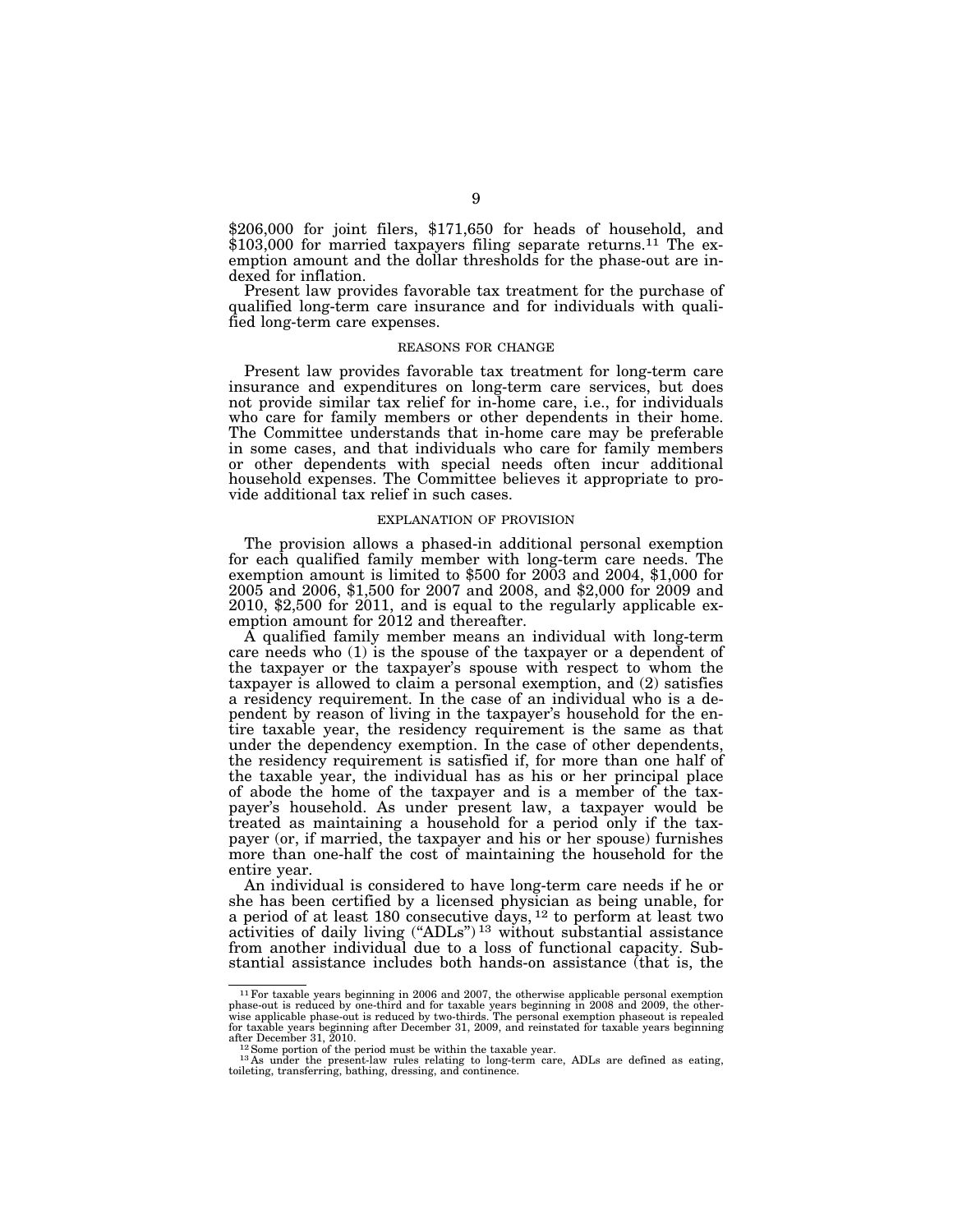physical assistance of another person without which the individual would be unable to perform the ADL) and stand-by assistance (that is, the presence of another person within arm's reach of the individual that is necessary to prevent, by physical intervention, injury to the individual when performing the ADL).

As an alternative to the two-ADL test described above, an individual is considered to have long-term care needs if he or she has been certified by a licensed physician as, for at least 180 consecutive days: (1) requiring substantial supervision to be protected from threats to health and safety due to severe cognitive impairment and (2) being unable to perform at least one ADL or to engage in age appropriate activities as determined under regulations prescribed by the Secretary of the Treasury in consultation with the Secretary of Health and Human Services.

In all cases, the required certification must be made during the 391⁄2 month period ending on the due date (without extensions) for filing the return for the taxable year (or such other period as the Secretary of the Treasury may prescribe).

Married couples may not claim the additional personal exemption unless they file a joint return. An individual who is legally separated from his or her spouse is not considered married. In addition, married individuals who live apart during the last six months of the year are not considered married if certain requirements are satisfied.

The taxpayer is required to provide a correct physician identification number (e.g., the Unique Physician Identification Number that is currently required for Medicare billing) for the certifying physician. Failure to provide correct physician identification numbers is subject to the mathematical error rule. Under that rule, the IRS may summarily assess additional tax due without sending the individual a notice of deficiency and giving the taxpayer an opportunity to petition the Tax Court.

#### EFFECTIVE DATE

The provision is effective for taxable years beginning after December 31, 2002.

C. EXPAND HUMAN CLINICAL TRIALS EXPENSES QUALIFYING FOR THE ORPHAN DRUG TAX CREDIT (SEC. 4 OF THE BILL AND SEC. 45C OF THE CODE)

#### PRESENT LAW

Taxpayers may claim a 50-percent credit for expenses related to human clinical testing of drugs for the treatment of certain rare diseases and conditions, generally those that afflict less than 200,000 persons in the United States. Qualifying expenses are those paid or incurred by the taxpayer after the date on which the drug is designated as a potential treatment for a rare disease or disorder by the Food and Drug Administration ("FDA") in accordance with section 526 of the Federal Food, Drug, and Cosmetic Act.

#### REASONS FOR CHANGE

The Committee understands that approval for human clinical testing and designation as a potential treatment for a rare disease or disorder require separate reviews within the FDA. As a result,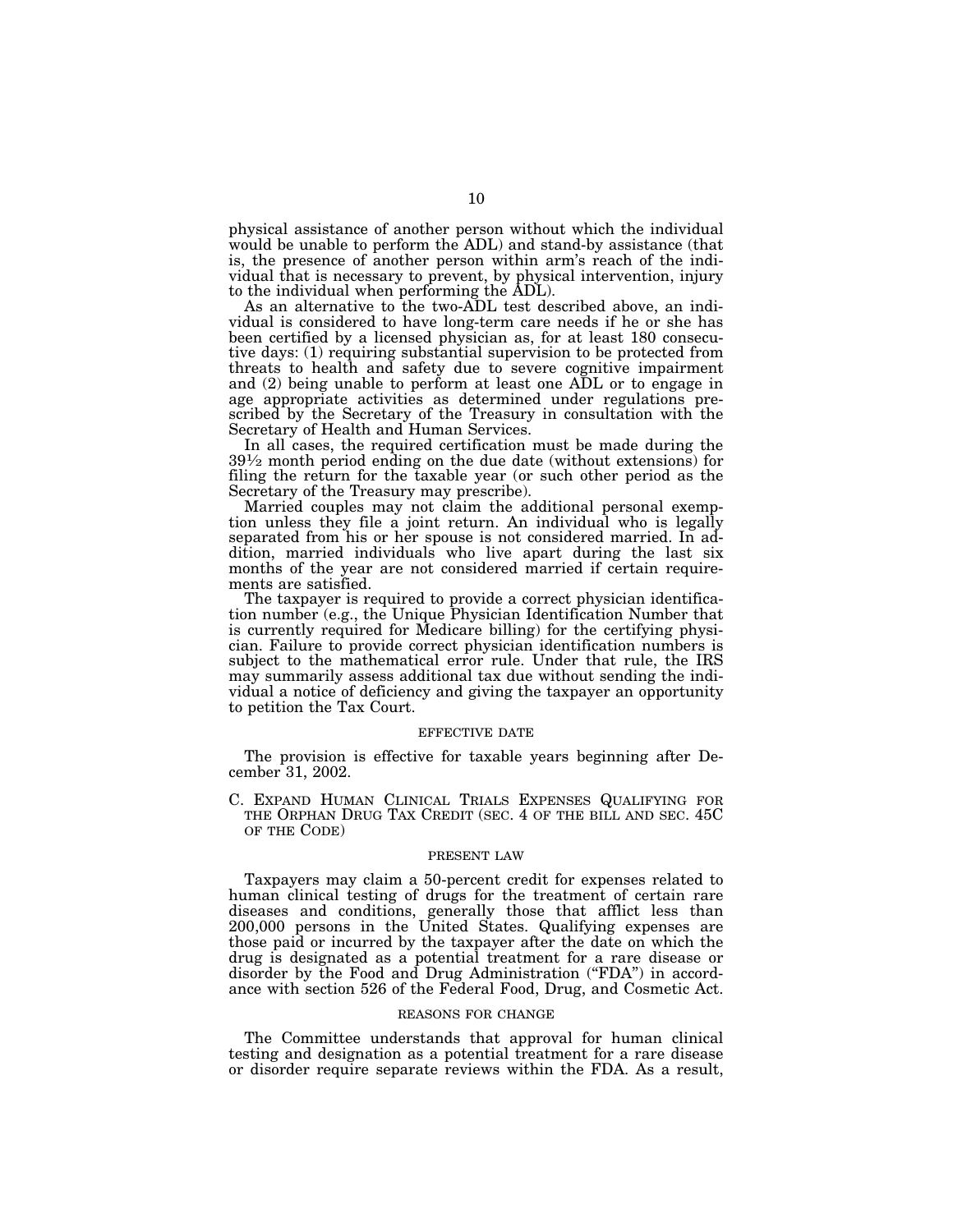in some cases, a taxpayer may be permitted to begin human clinical testing prior to a drug being designated as a potential treatment for a rare disease or disorder. If the taxpayer delays human clinical testing in order to obtain the benefits of the orphan drug tax credit, which currently may be claimed only for expenses incurred after the drug is designated as a potential treatment for a rare disease or disorder, valuable time will have been lost and Congress's original intent in enacting the orphan drug tax credit will have been partially thwarted. Because taxpayers generally seek designation of a potential drug as a treatment for a rare disease or disorder at the time they seek approval to clinically test such drugs, the Committee believes it is appropriate to make such expenses related to human clinical testing that the taxpayer incurs prior to FDA designation eligible for the orphan drug tax credit to help speed cures to such insidious diseases.

#### EXPLANATION OF PROVISION

The bill expands qualifying expenses to include those expenses related to human clinical testing incurred after the date on which the taxpayer files an application with the FDA for designation of the drug under section 526 of the Federal Food, Drug, and Cosmetic Act as a potential treatment for a rare disease or disorder. As under present law, the credit may only be claimed for such expenses related to drugs designated as a potential treatment for a rare disease or disorder by the FDA in accordance with section 526 of such Act.

#### EFFECTIVE DATE

The provision is effective for expenditures paid or incurred after the date of enactment.

D. ADD VACCINES AGAINST HEPATITIS A TO THE LIST OF TAXABLE VACCINES (SEC. 5 OF THE BILL AND SEC. 4131 OF THE CODE)

#### PRESENT LAW

A manufacturer's excise tax is imposed at the rate of 75 cents per dose (sec. 4131) on the following vaccines routinely recommended for administration to children: diphtheria, pertussis, tetanus, measles, mumps, rubella, polio, HIB (haemophilus influenza type B), hepatitis B, varicella (chicken pox), rotavirus gastroenteritis, and streptococcus pneumoniae. The tax applied to any vaccine that is a combination of vaccine components equals 75 cents times the number of components in the combined vaccine.

Amounts equal to net revenues from this excise tax are deposited in the Vaccine Injury Compensation Trust Fund to finance compensation awards under the Federal Vaccine Injury Compensation Program for individuals who suffer certain injuries following administration of the taxable vaccines. This program provides a substitute Federal, ''no fault'' insurance system for the State-law tort and private liability insurance systems otherwise applicable to vaccine manufacturers. All persons immunized after September 30, 1988, with covered vaccines must pursue compensation under this Federal program before bringing civil tort actions under State law.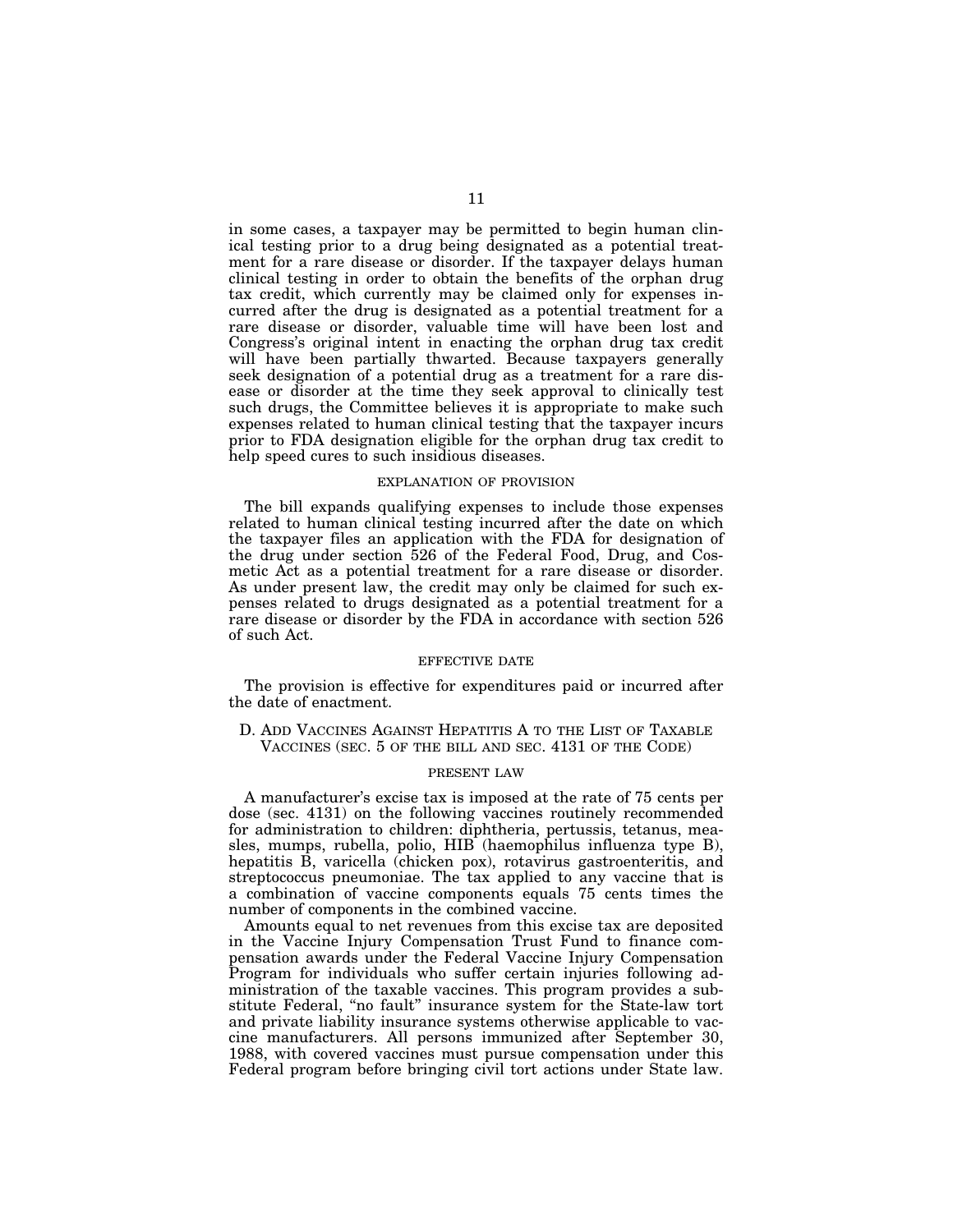#### REASONS FOR CHANGE

The Committee is aware that the Centers for Disease Control and Prevention have recommended that children in 17 highly endemic States be inoculated with a hepatitis A vaccine. The population of children in the affected States exceeds 20 million. Several of the affected States mandate childhood vaccination against hepatitis A. The Committee is aware that the Advisory Commission on Childhood Vaccines has recommended that the vaccine excise tax be extended to cover vaccines against hepatitis A. For these reasons, the Committee believes it is appropriate to include vaccines against hepatitis A as part of the Vaccine Injury Compensation Program. Making the hepatitis A vaccine taxable is a first step.14 In the unfortunate event of an injury related to this vaccine, families of injured children would be eligible for the no-fault arbitration system established under the Vaccine Injury Compensation Program rather than going to Federal Court to seek compensatory redress.

#### EXPLANATION OF PROVISION

The committee bill adds any vaccine against hepatitis A to the list of taxable vaccines.

#### EFFECTIVE DATE

The provision is effective for vaccines sold beginning on the first day of the first month beginning more than four weeks after the date of enactment.

E. ADJUSTMENT OF EMPLOYER CONTRIBUTIONS TO COMBINED BEN-EFIT FUND TO REFLECT MEDICARE PRESCRIPTION DRUG BENEFIT (SEC. 6 OF THE BILL AND SEC. 9704 OF THE CODE)

#### PRESENT LAW

Under present law, certain persons are required to pay premiums to the United Mine Workers of America Combined Benefit Fund (the "Combined Fund") established to provide health benefits for certain coal industry workers.

#### REASONS FOR CHANGE

The Committee believes it appropriate to modify the premium requirements under the Combined Fund to reflect the Medicare prescription drug benefits adopted by the Committee in H.R. 4954, the ''Medicare Modernization and Prescription Drug Act of 2002'' on June 18, 2002.

#### EXPLANATION OF PROVISION

The provision provides that the trustees of the Combined Fund are to decrease otherwise provided premiums for each year in which a subsidy payment is provided in the Medicare Modernization and Prescription Drug Act of 2002 in order to place the Fund

<sup>14</sup>The Committee recognizes that, to become covered under the Vaccine Injury Compensation Program, the Secretary of Health and Human Services also must list the hepatitis A vaccine on the Vaccine Injury Table.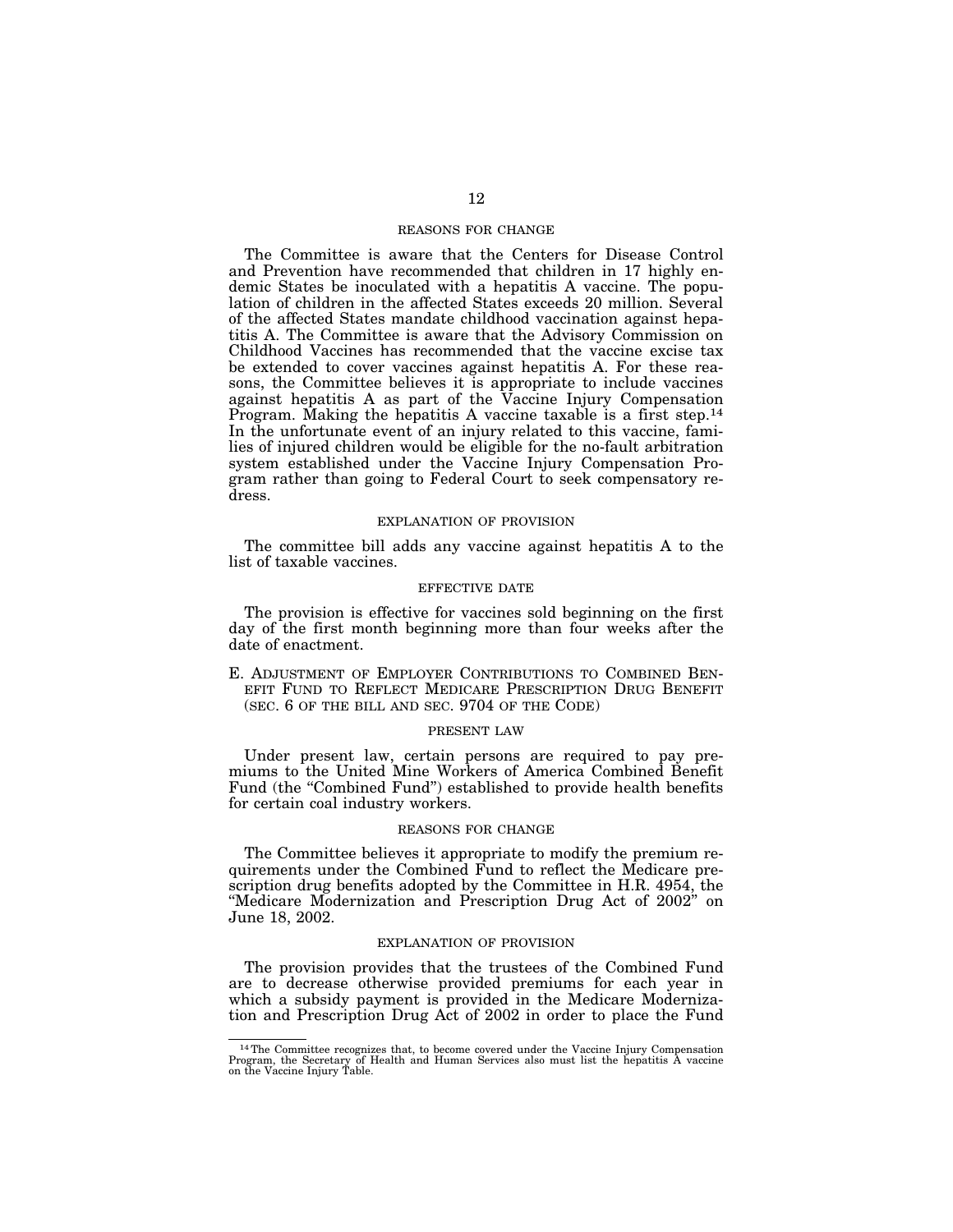in the same financial position as if the subsidy payment had not been received.

#### EFFECTIVE DATE

The provision applies to plan years beginning after the date of enactment of the Medicare Modernization and Prescription Drug Act of 2002.

#### F. MODIFICATIONS TO MEDICARE+CHOICE MSAS (SEC. 7 OF THE BILL AND SEC. 220 OF THE CODE)

#### PRESENT LAW

#### *In general*

Present law provides for favorable tax treatment for Archer medical savings accounts (''MSAs'') and Medicare+Choice MSAs.15

#### *Archer MSAs*

Within limits, contributions to an Archer MSA are deductible in determining adjusted gross income if made by an eligible individual and are excludable from gross income and wages for employment tax purposes if made by the employer of an eligible individual. In general, eligible individuals are self-employed individuals covered by a high deductible health plan 16 and employees covered under a high deductible health plan of a small employer.<sup>17</sup> The maximum contribution that can be made to an Archer MSA for a year is 65 percent of the deductible under the high deductible plan in the case of individual coverage, and 75 percent of the deductible in the case of family coverage. An eligible individual or the employer of an eligible individual may contribute to an Archer MSA, but not both.

Earnings on amounts in an Archer MSA are not currently includible in income. Distributions from an Archer MSA for medical expenses of the MSA account holder and his or her spouse or dependents are not includible in income. For this purpose, medical expenses are defined as under the itemized deduction for medical expenses, except that medical expenses do not include any insurance premiums other than premiums for long-term care insurance, continuation coverage (''COBRA coverage''), or premiums for coverage while an individual is receiving unemployment compensation. Distributions not used for medical expenses are subject to an additional 15-percent tax unless the distribution is made after age 65, death, or disability.

Individuals who are covered by Medicare are not eligible for an Archer MSA, but may be eligible for a Medicare+Choice MSA as described below.

The number of Archer MSAs that may be established is limited. In general, no new Archer MSAs can be established after 2003.

<sup>15</sup> In general, an MSA is a trust or custodial account created exclusively for the benefit of the account holder and that meets certain other requirements. The trustee of an MSA can be a bank, insurance company, or other person as specified by the Secretary of the Treasury.

 $^{16}$ A high deductible health plan is a plan that meets certain requirements with respect to the amount of the annual deductible and out-of-pocket limitations.

<sup>&</sup>lt;sup>17</sup>In order to be eligible for an MSA, the individual generally cannot be covered under a health plan other than the high deductible health plan.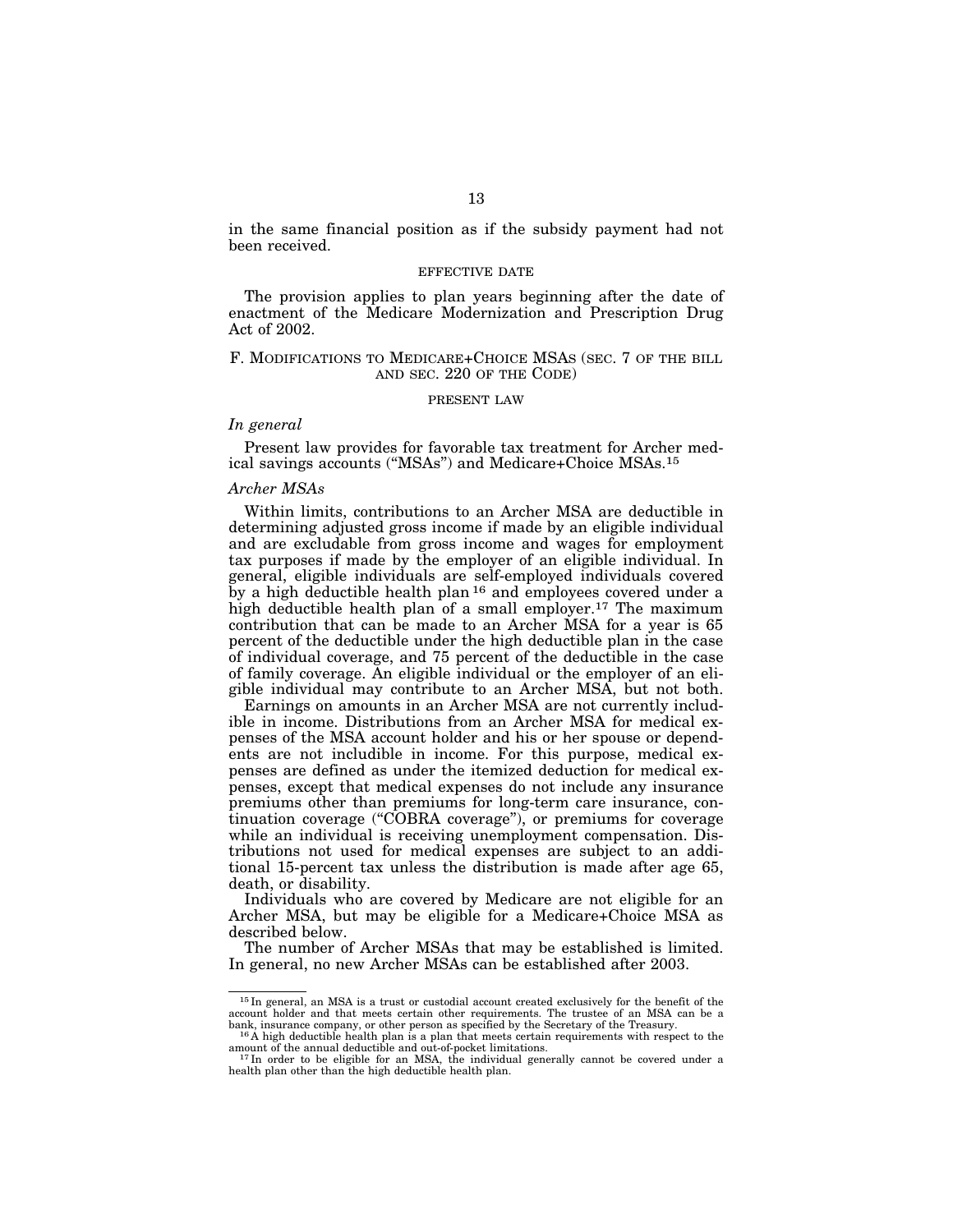#### *Medicare+Choice MSAs*

Under present law, the Medicare program includes a variety of health plan options called Medicare+Choice. One of the Medicare+Choice options is a test program called the Medicare+Choice medical savings account (''MSA'') plan. The Medicare+Choice MSA plan consists of two parts, a Medicare+Choice health policy and a Medicare+Choice MSA.

Individuals who elect the Medicare+Choice MSA plan select a policy from a commercial insurer. The policy must be designed to work as part of the Medicare+Choice MSA plan and must be approved by Medicare. The premium for the policy is paid for by Medicare.

In addition, individuals who elect the Medicare+Choice MSA plan establish a Medicare+Choice MSA with a bank or other institution that is registered with Medicare to set up Medicare+Choice MSAs. The Secretary of Health and Human Services makes a specified contribution directly into a Medicare+Choice MSA designated by such individual based on the policy the individual is covered by and certain other factors. Only contributions by the Secretary of Health and Human Services can be made to a Medicare+Choice MSA. Such contributions are not included in the taxable income of Medicare+Choice MSA holder.

Income earned on amounts held in a Medicare+Choice MSA is not currently includible in taxable income. Withdrawals from a Medicare+Choice MSA are excludable from taxable income if used for the qualified medical expenses of the account holder. Withdrawals that are not used for the qualified medical expenses of the account holder are includible in income and may be subject to an additional tax (described below).

Distributions from a Medicare+Choice MSA that are used to pay the qualified medical expenses of the account holder are excludable from taxable income regardless of whether the account holder is enrolled in the Medicare+Choice MSA plan at the time of the distribution. Qualified medical expenses of the account holder are generally defined as under the rules relating to the itemized deductions for medical expenses. However, for this purpose, qualified medical expenses do not include any insurance premiums other than premiums for long-term care insurance, COBRA coverage, or premium for coverage while an individual is receiving unemployment compensation. In addition, expenses of the taxpayer's spouse and dependents are not qualified medical expenses.

Distributions for purposes other than qualified medical expenses are includible in taxable income. An additional tax of 50 percent applies to the extent the total distributions for purposes other than qualified medical expenses in a taxable year exceed the amount by which the value of Medicare+Choice MSA as of December 31 of the preceding taxable year exceeds 60 percent of the deductible of the plan under which the individual is covered. The additional tax does not apply to distributions on account of the disability or death of the account holder.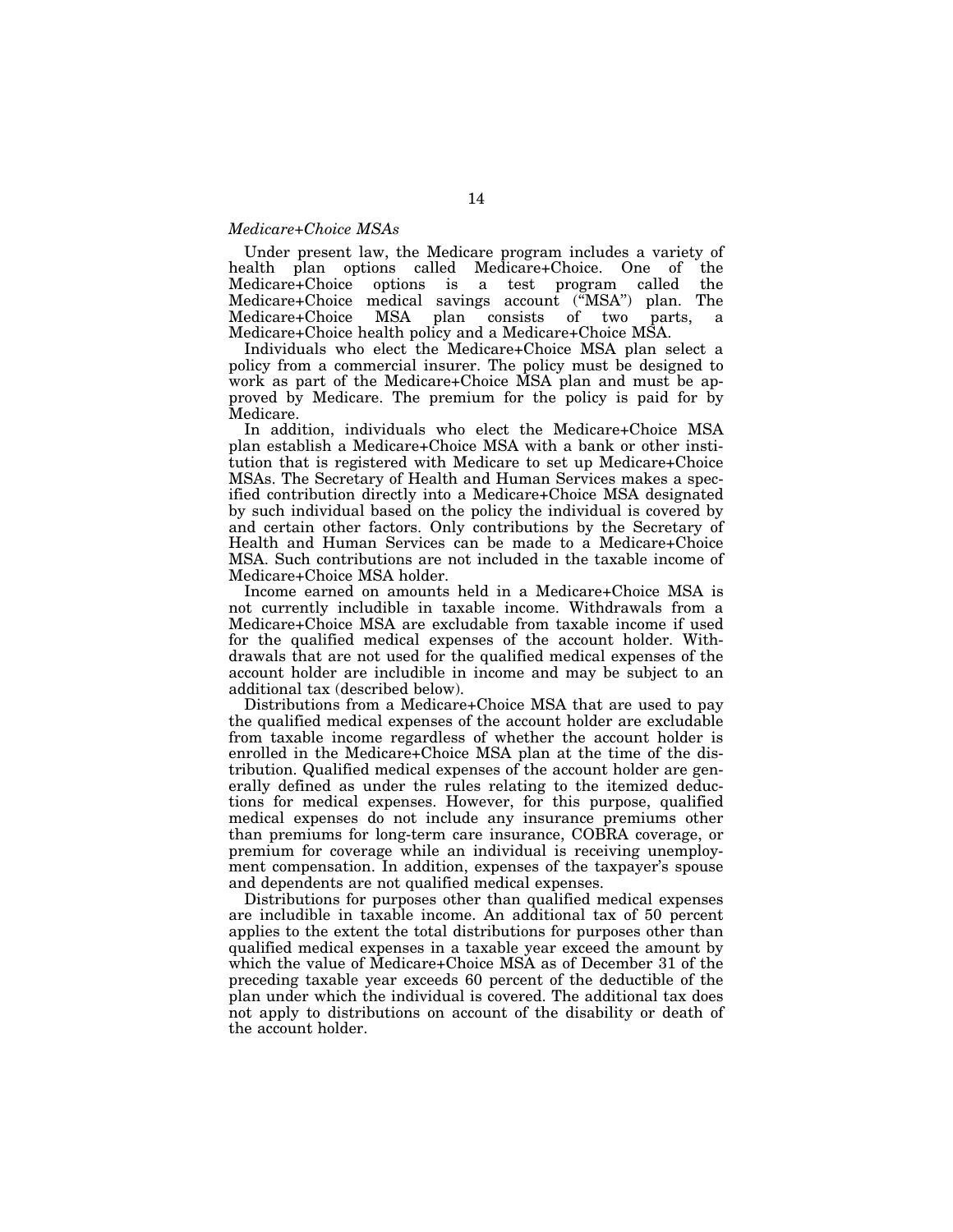#### REASONS FOR CHANGE

The Committee believes it appropriate to increase the attractiveness of the Medicare+Choice MSA program by allowing individuals in such program to be eligible for Archer MSAs.

#### EXPLANATION OF PROVISION

The provision treats policies selected as part of the Medicare+Choice MSA plan as high deductible plans for purposes of Archer MSAs. Thus, individuals who have a Medicare+Choice MSA plan also are eligible individuals for Archer MSA purposes (such individuals are referred to as ''Medicare-eligible individuals''). The maximum deductible contribution that may be made to an Archer MSA with respect to a Medicare-eligible individual is 100 percent of the deductible under the Medicare+Choice MSA policy.

The proposal also allows employers or former employers of Medicare-eligible individuals to make contributions to an Archer MSA on behalf of such individuals. Total contributions can not exceed the deductible amount.

The cap on Archer MSAs does not apply to MSAs established by persons in Medicare+Choice. As under present law, the Archer MSA program, including the program as applied to Medicare-eligible individuals, expires at the end of 2003.

#### EFFECTIVE DATE

The provision is effective for taxable years beginning after December 31, 2002.

#### **III. VOTES OF THE COMMITTEE**

In compliance with clause 3(b) of rule XIII of the Rules of the House of Representatives, the following statements are made concerning the votes of the Committee on Ways and Means in its consideration of the bill, H.R. 4946.

#### MOTION TO REPORT THE BILL

The bill, H.R. 4946, as amended, was ordered favorably reported by a rollcall vote of 29 yeas to 6 nays (with a quorum being present). The vote was as follows:

| Representative | Yea | Nay | Present | Representative | Yea | Nav | Present |
|----------------|-----|-----|---------|----------------|-----|-----|---------|
| Mr. Thomas     | χ   |     |         | Mr. Rangel     |     | χ   |         |
|                |     |     |         | Mr. Stark      |     |     |         |
| Mr. Shaw       | χ   |     |         | Mr. Matsui     |     | χ   |         |
| Mrs. Johnson   | χ   |     |         | Mr. Coyne      |     |     |         |
| Mr. Houghton   |     |     |         | Mr. Levin      |     |     |         |
| Mr. Herger     | χ   |     |         | Mr. Cardin     | χ   |     |         |
| Mr. McCrery    | χ   |     | .       | Mr. McDermott  |     | χ   |         |
| Mr. Camp       | χ   |     |         | Mr. Kleczka    | χ   |     |         |
| Mr. Ramstad    | χ   |     |         | Mr. Lewis (GA) |     | χ   |         |
| Mr. Nussle     | χ   |     |         | Mr. Neal       |     |     | .       |
| Mr. Johnson    |     |     |         | Mr. McNulty    |     |     | .       |
| Ms. Dunn       |     |     |         | Mr. Jefferson  |     |     |         |
| Mr. Collins    |     |     |         | Mr. Tanner     |     |     | .       |
| Mr. Portman    | χ   |     |         | Mr. Becerra    |     | χ   |         |
| Mr. English    |     | .   |         | Mrs. Thurman   | χ   |     |         |
| Mr. Watkins    | χ   |     |         |                |     |     |         |
| Mr. Hayworth   |     |     |         | Mr. Pomeroy    | х   |     |         |
|                | χ   |     |         |                |     |     |         |
| Mr. Weller     |     |     |         |                |     |     |         |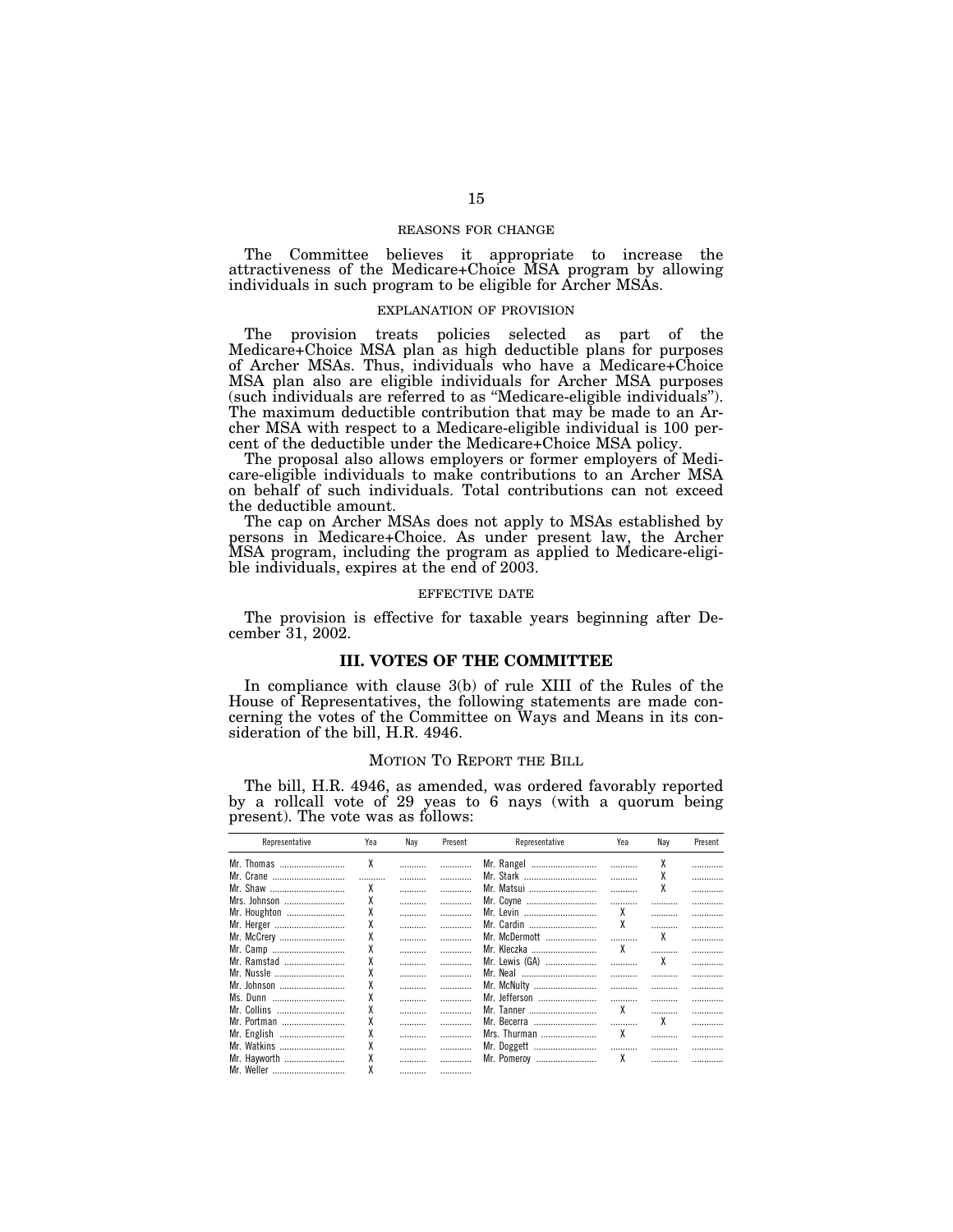| Representative | Yea | Nav | Present | Representative | Yea | Nav | Present |
|----------------|-----|-----|---------|----------------|-----|-----|---------|
| Mr. Hulshof    |     |     |         |                |     |     |         |
| Mr. McInnis    |     |     |         |                |     |     |         |
| Mr. Lewis (KY) |     |     |         |                |     |     |         |
| Mr. Foley<br>  |     |     |         |                |     |     |         |
| Mr. Brady<br>  | ٧   |     |         |                |     |     |         |
| Mr. Rvan<br>   |     |     |         |                |     |     |         |

#### VOTES ON AMENDMENTS

A rollcall vote was conducted on the following amendment to the Chairman's amendment in the nature of a substitute.

An amendment by Mr. McCrery, which would provide retirees with additional flexibility in obtaining health care for retirees and their families by allowing employers or former employers to make contributions to an Archer MSA on behalf of a Medicare eligible individual, was agreed to by a roll call vote of 23 yeas to 12 nays. The vote was as follows:

| Representative | Yea | Nay | Present | Representative | Yea | Nay | Present |
|----------------|-----|-----|---------|----------------|-----|-----|---------|
| Mr. Thomas     | χ   |     | .       | Mr. Rangel     |     | χ   | .       |
| Mr. Crane      |     |     |         | Mr. Stark      |     | χ   | .       |
| Mr. Shaw       | X   |     |         | Mr. Matsui     |     | χ   | .       |
| Mrs. Johnson   | χ   |     | .       | Mr. Coyne      |     |     | .       |
| Mr. Houghton   | X   |     |         | Mr. Levin      |     | χ   | .       |
| Mr. Herger     | χ   |     |         | Mr. Cardin     |     | χ   | .       |
| Mr. McCrery    | χ   |     | .       | Mr. McDermott  |     | χ   | .       |
| Mr. Camp       | X   |     | .       | Mr. Kleczka    |     | χ   | .       |
| Mr. Ramstad    | χ   |     | .       | Mr. Lewis (GA) |     | χ   | .       |
| Mr. Nussle     | X   |     | .       | Mr. Neal       |     |     | .       |
| Mr. Johnson    | X   |     |         | Mr. McNulty    |     |     | .       |
| Ms. Dunn       | χ   |     | .       | Mr. Jefferson  |     |     | .       |
| Mr. Collins    | X   |     |         | Mr. Tanner     |     | χ   | .       |
| Mr. Portman    | χ   |     | .       | Mr. Becerra    |     | χ   | .       |
| Mr. English    | χ   |     | .       | Mrs. Thurman   | .   | χ   | .       |
| Mr. Watkins    | χ   | .   |         | Mr. Doggett    |     |     |         |
| Mr. Hayworth   | χ   |     | .       | Mr. Pomeroy    | .   | χ   | .       |
| Mr. Weller     | X   |     | .       |                |     |     |         |
| Mr. Hulshof    | X   |     | .       |                |     |     |         |
| Mr. McInnis    | X   | .   | .       |                |     |     |         |
| Mr. Lewis (KY) | χ   |     | .       |                |     |     |         |
| Mr. Foley      | χ   | .   | .       |                |     |     |         |
|                | X   |     | .       |                |     |     |         |
| Mr. Ryan       | χ   |     |         |                |     |     |         |

# **IV. BUDGET EFFECTS OF THE BILL**

A. COMMITTEE ESTIMATE OF BUDGETARY EFFECTS

In compliance with clause  $3(d)(2)$  of rule XIII of the Rules of the House of Representatives, the following statement is made concerning the effects on the budget of the revenue provisions of the bill, H.R. 4946 as reported.

The bill is estimated to have the following effects on budget receipts for fiscal years 2003–2007: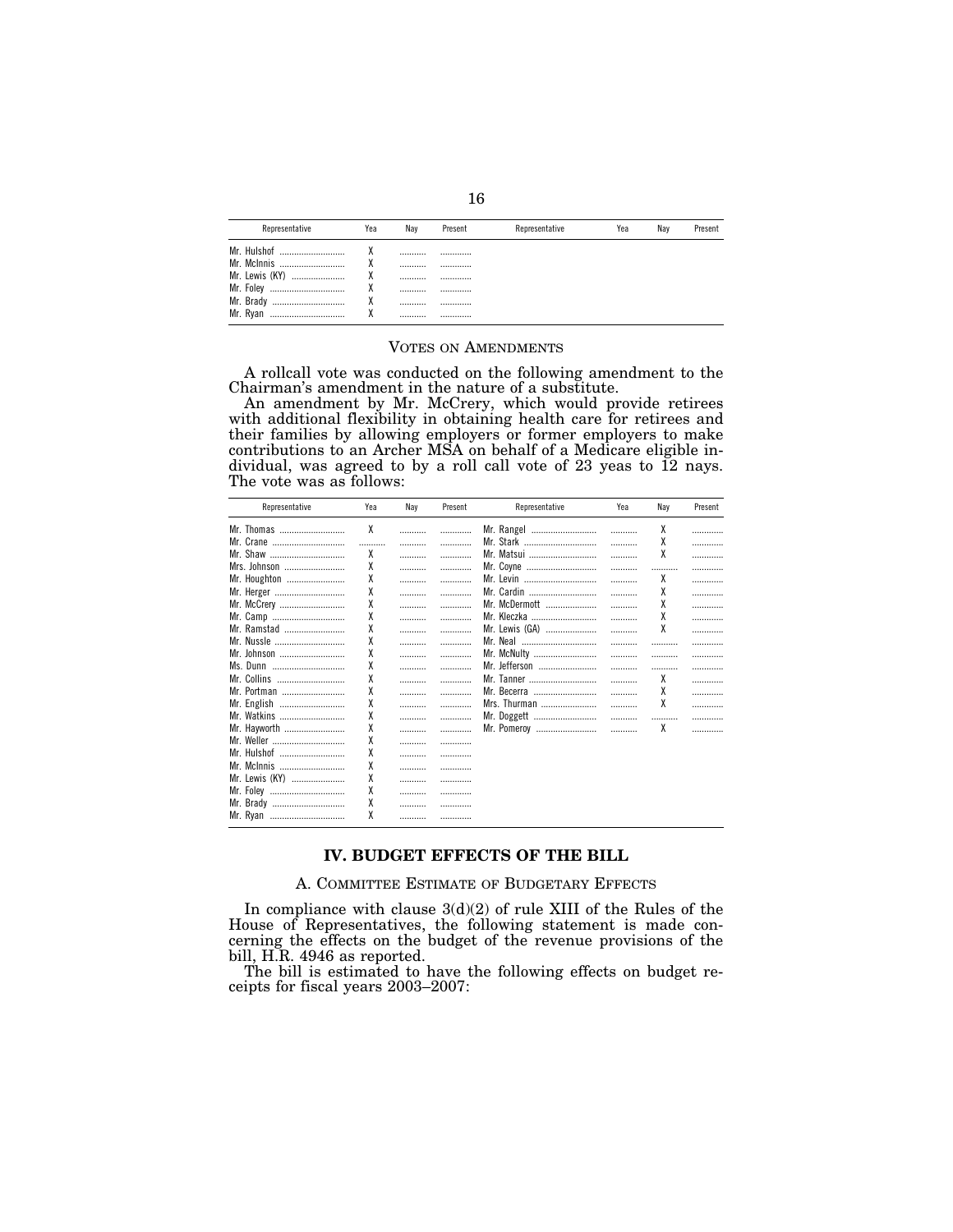# ESTIMATED REVENUE EFFECTS OF H.R. 4946,<br>THE "IMPROVING ACCESS TO LONG-TERM CARE ACT OF 2002."<br>AS REPORTED BY THE COMMITTEE ON WAYS AND MEANS

# Fiscal Years 2003 - 2007 [Millions of Dollars]

| Provision                                                                                                                                                                                                                                                                                                                                                                                                                                                                                                                                                   | Effective                            | 2003            | 2004   | 2005   | 2006   | 2007      | 2003-07  |
|-------------------------------------------------------------------------------------------------------------------------------------------------------------------------------------------------------------------------------------------------------------------------------------------------------------------------------------------------------------------------------------------------------------------------------------------------------------------------------------------------------------------------------------------------------------|--------------------------------------|-----------------|--------|--------|--------|-----------|----------|
| coverage (25% in 2003 through 2005, 30% in 2006 and 2007, 35%<br>1. Provide an above-the-line deduction for long-term care insurance<br>expenses for which the taxpayer pays at least 50% of the cost of<br>thereafter with AGI phaseout of \$40,000 to \$80,000 for joint filers<br>in 2008 and 2009, 40% in 2010 and 2011, and 50% in 2012 and<br>Provide an additional personal exemption to home caregivers of<br>dependents with long-term care needs (\$500 in 2003 and 2004.<br>\$1,000 in 2005 and 2006, \$1,500 in 2007 and 2008, \$2,000 in<br>2. | tyba 12/31/02                        | ج<br>ب          | $-130$ | $-140$ | -160   | -199      | -648     |
| 2009 and 2010, \$2,500 in 2011, and a full personal exemption, as                                                                                                                                                                                                                                                                                                                                                                                                                                                                                           | tyba 12/31/02                        | -79             | 108    | -176   | $-184$ | 239       | -787     |
| 4. Add vaccines against Hepatitis A to the list of taxable vaccines<br>Expand human clinical trials expenses qualifying for the orphan<br>က်                                                                                                                                                                                                                                                                                                                                                                                                                | epoia DOE<br>$\overline{\mathbf{z}}$ | ę               | Ş      | Ķ      | -24    | O)<br>-26 | 105<br>3 |
| 5. Adjustment of employer contributions to Combined Benefit Fund                                                                                                                                                                                                                                                                                                                                                                                                                                                                                            | E                                    |                 |        |        |        |           |          |
| 6. Allow individual and employer contributions to Archer MSAs for                                                                                                                                                                                                                                                                                                                                                                                                                                                                                           | tyba 12/31/02                        |                 |        |        |        |           |          |
|                                                                                                                                                                                                                                                                                                                                                                                                                                                                                                                                                             |                                      | $\frac{6}{100}$ | -250   | -329   | -359   | -455      | $-1,501$ |
| Joint Committee on Taxation                                                                                                                                                                                                                                                                                                                                                                                                                                                                                                                                 |                                      |                 |        |        |        |           |          |

NOTE: Details may not add to totals due to rounding.

Legend for "Effective" column:<br>DOE = date of enactment<br>epoia = expenses paid or incurred after

tyba = taxable years beginning after

[1] Estimate assumes that the AGI phaseouts for the deduction would be indexed to changes in the Consumer Price Index, rounded to the nearest \$1,000.<br>[2] Effective for vaccines sold beginning the first day of the first mon

17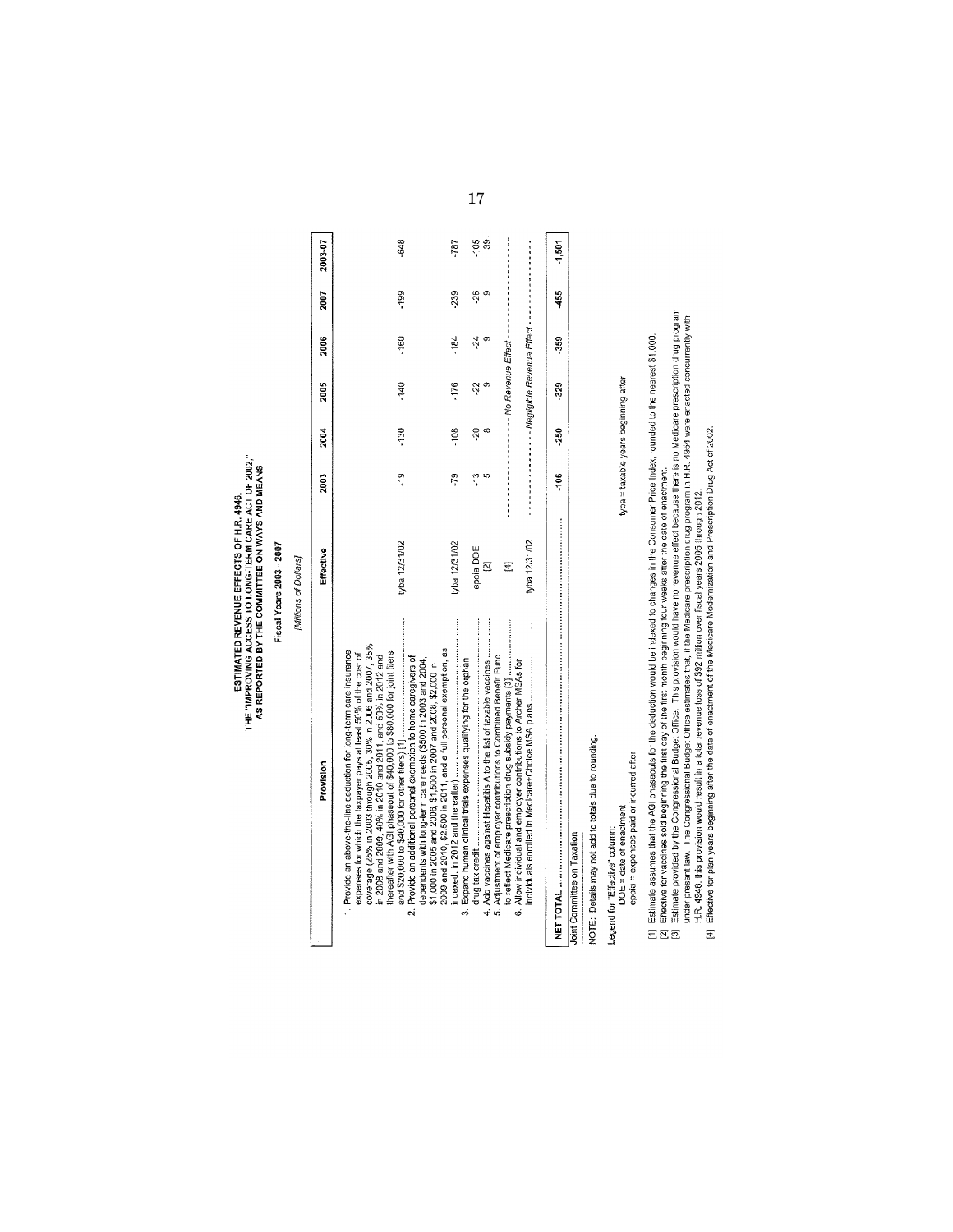#### B. STATEMENT REGARDING NEW BUDGET AUTHORITY AND TAX EXPENDITURES BUDGET AUTHORITY

In compliance with clause  $3(c)(2)$  of rule XIII of the Rules of the House of Representatives, the Committee states that the bill involves no new or increased budget authority (as detailed in the statement by the Congressional Budget Office ("CBO"); see Part IV.C., below). The Committee further states that the revenue reducing income tax provisions involve increased tax expenditures. (See amounts in table in Part IV.A., above.)

#### C. COST ESTIMATE PREPARED BY THE CONGRESSIONAL BUDGET **OFFICE**

In compliance with clause  $3(c)(3)$  of rule XIII of the Rules of the House of Representatives, requiring a cost estimate prepared by the CBO, the following statement by CBO is provided.

> U.S. CONGRESS, CONGRESSIONAL BUDGET OFFICE, *Washington, DC, June 25, 2002.*

Hon. WILLIAM ''BILL'' M. THOMAS,

*Chairman, Committee on Ways and Means,* 

*House of Representatives, Washington, DC.* 

DEAR MR. CHAIRMAN: The Congressional Budget Office has prepared the enclosed cost estimate for H.R. 4946, the Improving Access to Long-Term Care Act of 2002.

If you wish further details on this estimate, we will be pleased to provide them. The CBO staff contacts are Andrew Shaw (for federal revenues), and Alexis Ahlstrom (for federal spending).

Sincerely,

STEVEN M. LIEBERMAN (For Dan L. Crippen, Director).

Enclosure.

#### CONGRESSIONAL BUDGET OFFICE COST ESTIMATE

#### *H.R. 4946—Improving Access to Long-Term Care Act of 2002*

Summary: H.R. 4946 would provide an above-the-line deduction for a percentage of premiums for eligible long-term care insurance contracts. The deduction would be available for eligible long-term care insurance that covers the taxpayer, the taxpayer's spouse or the taxpayer's dependents and for which the taxpayer pays at least 50 percent of the cost of coverage. The deduction would phase out for single taxpayers with adjusted gross income (AGI) between  $$20,000$  and  $$40,000$  a year and for married taxpayers filing jointly with AGI between \$40,000 and \$80,000.

H.R. 4946 would also allow an additional personal exemption for taxpayers who provide home care to dependents with long-term care needs. This additional exemption would be phased in starting at \$500 in 2003 and 2004, increasing in \$500 increments every other year thereafter until it reaches \$2,500 in 2011. Starting in 2012, a full personal exemption would apply.

In addition, the bill would add vaccines against Hepatitis A to the list of taxable vaccines, expand human clinical trial expenses qualifying for the orphan drug tax credit, and adjust employer con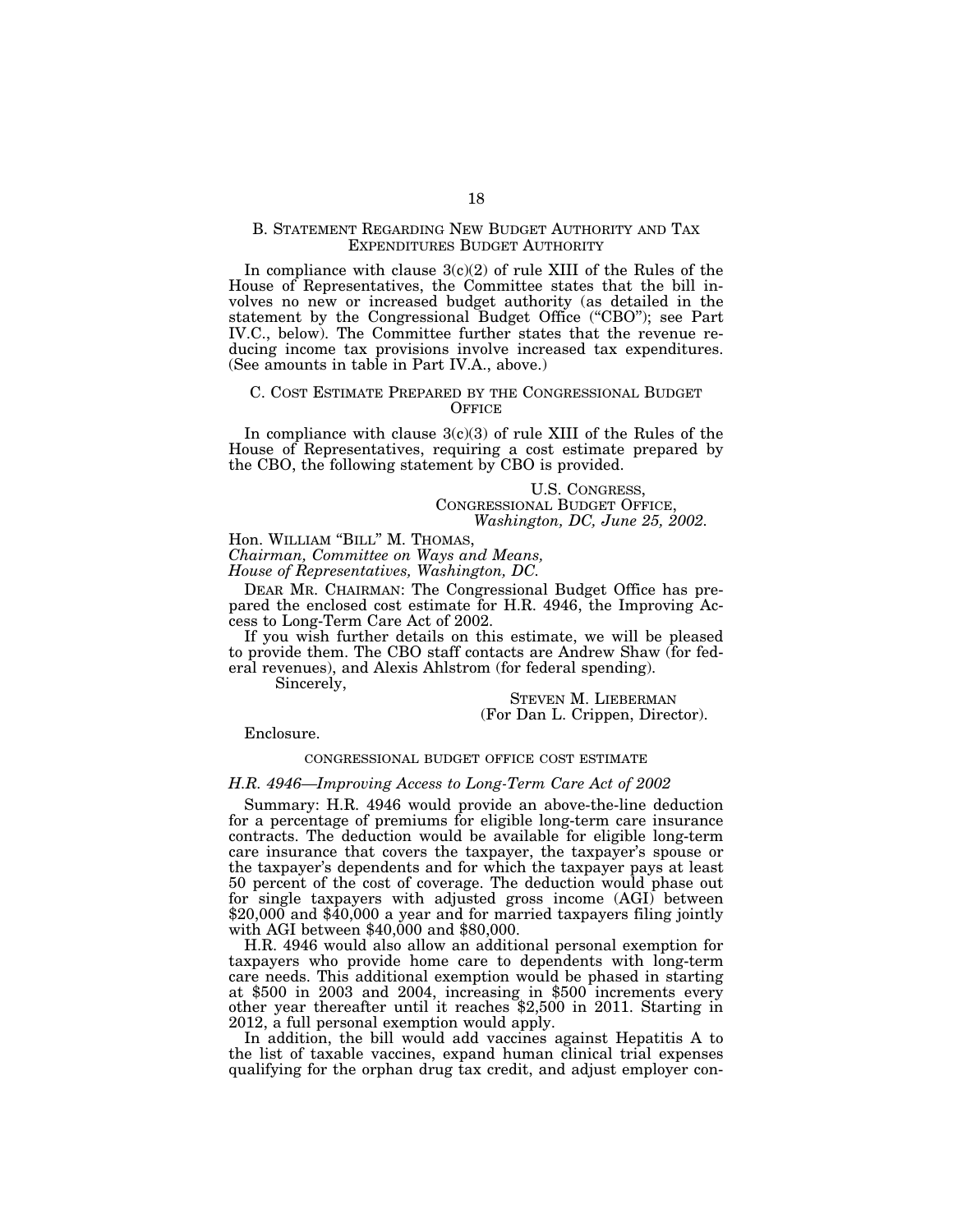tributions to the Combined Benefit Fund to reflect Medicare payments for prescription drug subsidies.

The Joint Committee on Taxation (JCT) and CBO estimate that enacting H.R. 4946 would reduce revenues by \$106 million in 2003, \$1.5 billion over the 2003–2007 period, and \$5.5 billion over the rect spending by \$5 million in 2003, \$34 million over the 2003–2007 period, and \$70 million over the 2003–2012 period. Because the bill would affect revenues and direct spending, pay-as-you-go procedures would apply. JCT and CBO have determined that the bill contains no intergovernmental or private-sector mandates as defined in the Unfunded Mandates Reform Act (UMRA), and would not affect the budgets of state, local, or tribal governments.

Estimated cost to the Federal Government: The estimated budgetary impact of H.R. 4946 is shown in the following table.

|                            |      |      |      | By fiscal year, in millions of dollars-                                                 |      |        |
|----------------------------|------|------|------|-----------------------------------------------------------------------------------------|------|--------|
|                            | 2002 | 2003 | 2004 | 2005                                                                                    | 2006 | 2007   |
| CHANGES IN REVENUES        |      |      |      |                                                                                         |      |        |
|                            |      |      |      | $0 -106 -250 -329 -359$                                                                 |      | $-455$ |
| CHANGES IN DIRECT SPENDING |      |      |      |                                                                                         |      |        |
|                            |      |      |      | $\begin{array}{ccccccccc}\n0 & 5 & 7 & 7 & 7 & 7 \\ 0 & 5 & 7 & 7 & 7 & 7\n\end{array}$ |      |        |

#### *Basis of estimate*

#### *Revenues*

All revenue estimates for H.R. 4946 were provided by JCT except for the provision adjusting employer contributions to the Combined Benefit Fund to reflect Medicare prescription drug subsidy payments. CBO estimates the revenue effect of that provision, by itself, would be zero because Medicare does not have an outpatient prescription drug benefit under current law. However, H.R. 4946, if enacted concurrently with or after the establishment of a Medicare prescription drug benefit, would decrease revenues in the form of health care premiums paid to the Combined Benefit Fund by certain coal companies.

The Combined Benefit Fund was created in 1992 to provide health benefits to retired coal industry workers. Under current law, the premiums coal companies pay to the fund on behalf of retired workers can be increased in the event that Medicare reduces its benefits to ensure that the same level of benefits is maintained. In contrast, there is not mechanism to decrease premiums if Medicare adds benefits. This provision would require the fund to reduce the premiums that coal companies pay to the fund by the amount the fund would receive from Medicare for the prescription drug benefit. The estimate assumes that the fund would make arrangements with Medicare to enroll all Medicare-eligible fund participants in the drug benefit and that the fund would pay the premiums and cost-sharing associated with participation in that plan.

CBO estimates the cost of implementing this provision in conjunction with the prescription drug benefit specified in H.R. 4954 (as ordered reported by the Committee on Ways and Means on June 19) would be \$35 million over the 2003–2007 period and \$92 million over the 2003–2012 period. (Those estimates are not in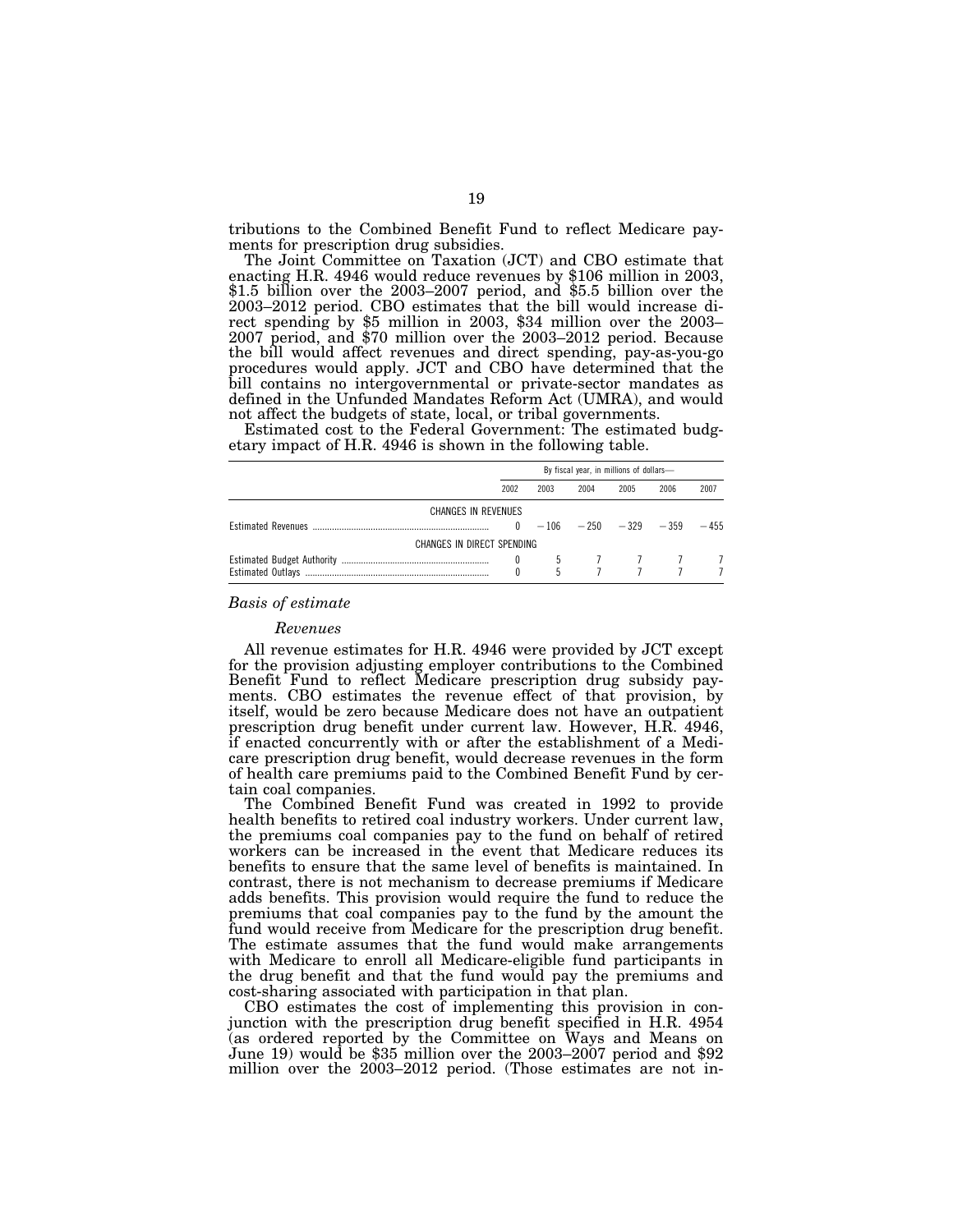cluded in the above table, which provides estimated changes in revenues relative to current law only.)

#### *Direct Spending*

The Hepatitis A vaccine tax provision would require vaccine buyers to pay an excise tax on each dose purchased. Medicaid is a major purchaser of vaccines through the Vaccines for Children program, administered through the Centers for Disease Control and Prevention (CDC). CBO assumes that Medicaid purchases approximately half of the Hepatitis A vaccines sold annually. Based on estimates provided by JCT, CBO expects that implementing H.R. 4946 would cost the Medicaid program about \$3 million in 2003 and \$48 million over the 2003–2012 period.

Receipts from the tax would go to the Vaccine Injury Compensation Fund (VICF), which is administered by the Health Resources and Services Administration (HRSA). The fund uses tax revenues to pay compensation to claimants injured by vaccines. Once a vaccine becomes taxable, injuries attributed to its use become compensable through this fund. Based on information provided by HRSA and CDC, we assume there will be few compensable claims related to the Hepatitis A vaccine. CBO estimates the provision would increase outlays from the VICF by \$2 million in 2003 and \$22 million over the 2003–2012 period.

Pay-as-you-go considerations: The Balanced Budget and Emergency Deficit Control Act sets up pay-as-you-go procedures for legislation affecting direct spending or receipts. The net changes in outlays and governmental receipts that are subject to pay-as-yougo procedures are shown in the following table. For the purposes of enforcing pay-as-you-go procedures, only the effects through 2006 are counted.

|                                           |      | By fiscal year, in millions of dollars- |       |      |      |      |      |      |      |      |                                                         |
|-------------------------------------------|------|-----------------------------------------|-------|------|------|------|------|------|------|------|---------------------------------------------------------|
|                                           | 2002 | 2003                                    | 2004  | 2005 | 2006 | 2007 | 2008 | 2009 | 2010 | 2011 | 2012                                                    |
| Changes in receipts<br>Changes in outlays |      |                                         | $5 -$ |      |      |      |      |      |      |      | $0 -106 -250 -329 -359 -455 -498 -607 -662 -923 -1,297$ |

Intergovernmental and private-sector impact: JCT and CBO have determined that the bill contains no intergovernmental or privatesector mandates as defined in UMRA and would not affect the budgets of state, local, or tribal governments.

Estimate prepared by: Federal revenues: Andrew Shaw; Federal outlays: Alexis Ahlstrom; impact on state, local, and tribal governments: Susan Sieg Tompkins; impact on the private sector: Stuart Hagan.

Estimate approved by: G. Thomas Woodward, Assistant Director for Tax Analysis.

Peter H. Fontaine, Deputy Assistant Director for Budget Analysis.

#### **V. OTHER MATTERS TO BE DISCUSSED UNDER THE RULES OF THE HOUSE**

A. COMMITTEE OVERSIGHT FINDINGS AND RECOMMENDATIONS

With respect to clause  $3(c)(1)$  of rule XIII of the Rules of the House of Representatives (relating to oversight findings), the Com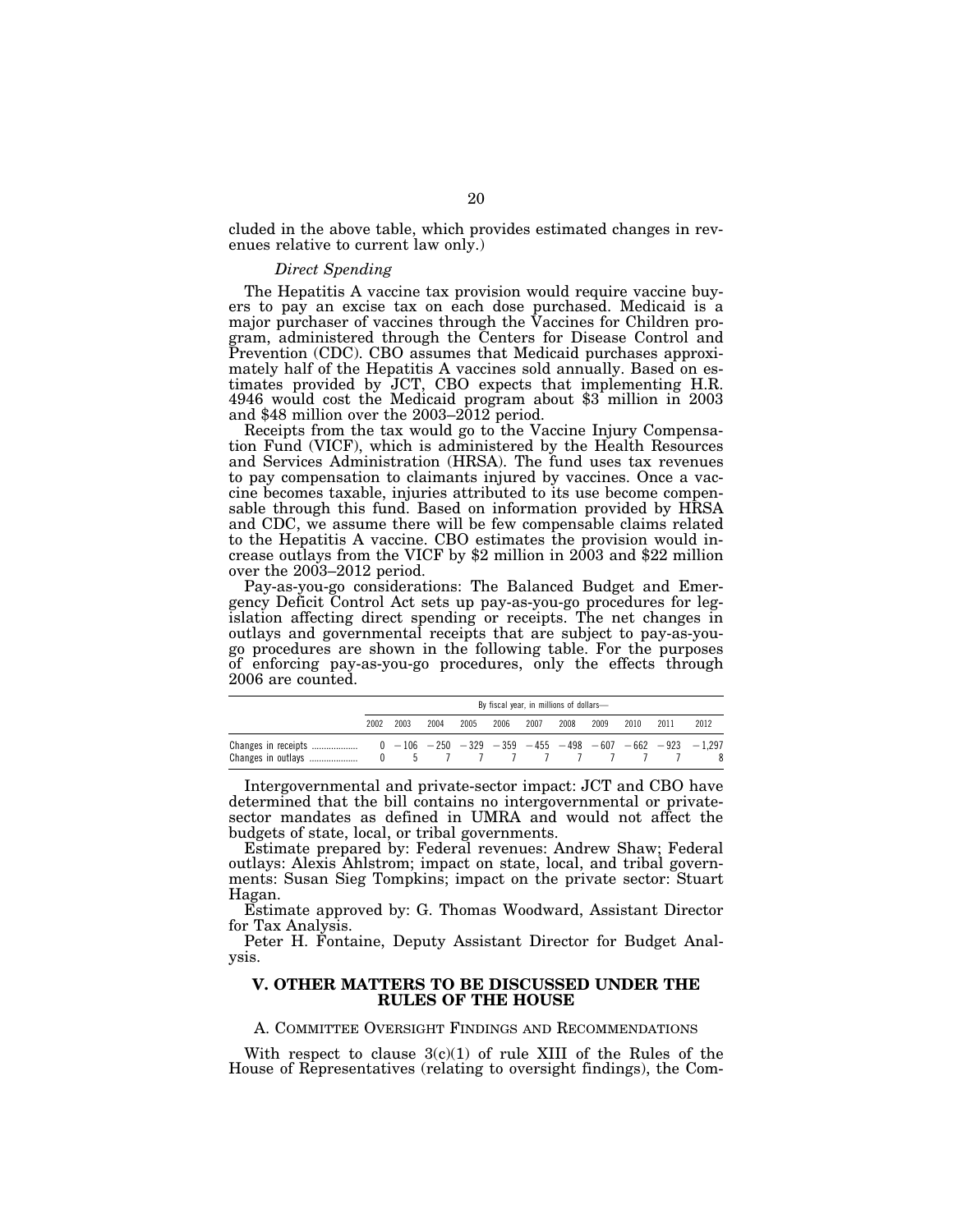mittee advises that it was a result of the Committee's oversight review concerning the tax burden on individual taxpayers and taxrelated health issues that the Committee concluded that it is appropriate and timely to enact the revenue provisions included in the bill as reported.

#### B. STATEMENT OF GENERAL PERFORMANCE GOALS AND OBJECTIVES

With respect to clause  $3(c)(4)$  of rule XIII of the Rules of the House of Representatives, the Committee advises that the bill contains no measure that authorizes funding, so no statement of general performance goals and objectives for which any measure authorizes funding is required.

#### C. CONSTITUTIONAL AUTHORITY STATEMENT

With respect to clause  $3(d)(1)$  of the rule XIII of the Rules of the House of Representatives (relating to Constitutional Authority), the Committee states that the Committee's action in reporting this bill is derived from Article I of the Constitution, Section 8 (''The Congress shall have Power to lay and collect Taxes, Duties, Imposts and Excises . . . ''), and from the 16th Amendment to the Constitution.

#### D. INFORMATION RELATING TO UNFUNDED MANDATES

This information is provided in accordance with section 423 of the Unfunded Mandates Act of 1995 (P.L. 104–4).

The Committee has determined that the bill does not contain Federal mandates on the private sector. The Committee has determined that the bill does not impose a Federal intergovernmental mandate on State, local, and tribal governments.

#### E. APPLICABILITY OF HOUSE RULE XXI 5(b)

Rule XXI 5(b) of the Rules of the House of Representatives provides, in part, that ''A bill or joint resolution, amendment, or conference report carrying a Federal income tax rate increase may not be considered as passed or agreed to unless so determined by a vote of not less than three-fifths of the Members voting, a quorum being present.'' The Committee has carefully reviewed the provisions of the bill, and states that the provisions of the bill do not involve any Federal income tax rate increases within the meaning of the rule.

#### F. TAX COMPLEXITY ANALYSIS

Section 4022(b) of the Internal Revenue Service Reform and Restructuring Act of 1998 (the ''IRS Reform Act'') requires the Joint Committee on Taxation (in consultation with the Internal Revenue Service and the Department of Treasury) to provide a tax complexity analysis. The complexity analysis is required for all legislation reported by the House Committee on Ways and Means, the Senate Committee on Finance, or any committee of conference if the legislation includes a provision that directly or indirectly amends the Internal Revenue Code and has widespread applicability to individuals or small businesses.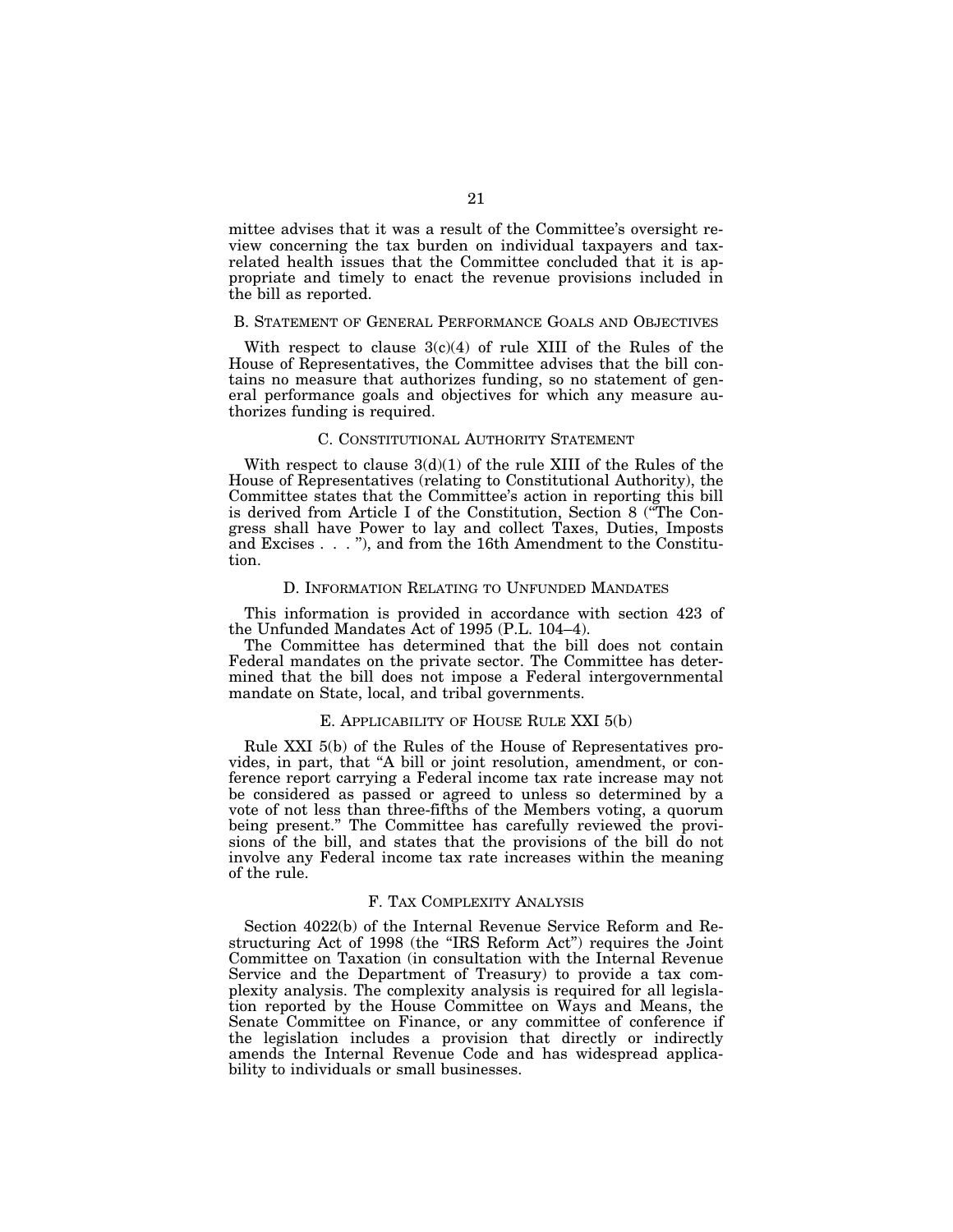The staff of the Joint Committee on Taxation has determined that a complexity analysis is not required under section 4022(b) of the IRS Reform Act because the bill contains no provisions that amend the Internal Revenue Code and that have ''widespread applicability'' to individuals or small businesses.

#### **VI. CHANGES IN EXISTING LAW MADE BY THE BILL, AS REPORTED**

In compliance with clause 3(e) of rule XIII of the Rules of the House of Representatives, changes in existing law made by the bill, as reported, are shown as follows (existing law proposed to be omitted is enclosed in black brackets, new matter is printed in italic, existing law in which no change is proposed is shown in roman):

# **INTERNAL REVENUE CODE OF 1986**

# **Subtitle A—Income Taxes**

\* \* \* \* \* \* \*

# **CHAPTER 1—NORMAL TAXES AND SURTAXES**

\* \* \* \* \* \* \*

# **Subchapter A—Determination of Tax Liability**

\* \* \* \* \* \* \*

# **PART I—TAX ON INDIVIDUALS**

\* \* \* \* \* \* \*

**SEC. 1. TAX IMPOSED.**   $(a) * * *$ 

\* \* \* \* \* \* \* (f) ADJUSTMENTS IN TAX TABLES SO THAT INFLATION WILL NOT RESULT IN TAX INCREASES.— $(1)$  \* \* \*

\* \* \* \* \* \* \*

(6) ROUNDING.—

(A) IN GENERAL.—If any increase determined under paragraph  $(2)(A)$ , section  $63(c)(4)$ , section  $68(b)(2)$  or section  $[151(d)(4)]$  *151(e)(4)* is not a multiple of \$50, such increase shall be rounded to the next lowest multiple of \$50.

(B) TABLE FOR MARRIED INDIVIDUALS FILING SEPA-RATELY.—In the case of a married individual filing a separate return, subparagraph  $(A)$  (other than with respect to sections  $63(c)(4)$  and  $[151(d)(4)(A)]$   $151(e)(4)(A)$  shall be applied by substituting "\$25" for "\$50" each place it appears.

\* \* \* \* \* \* \*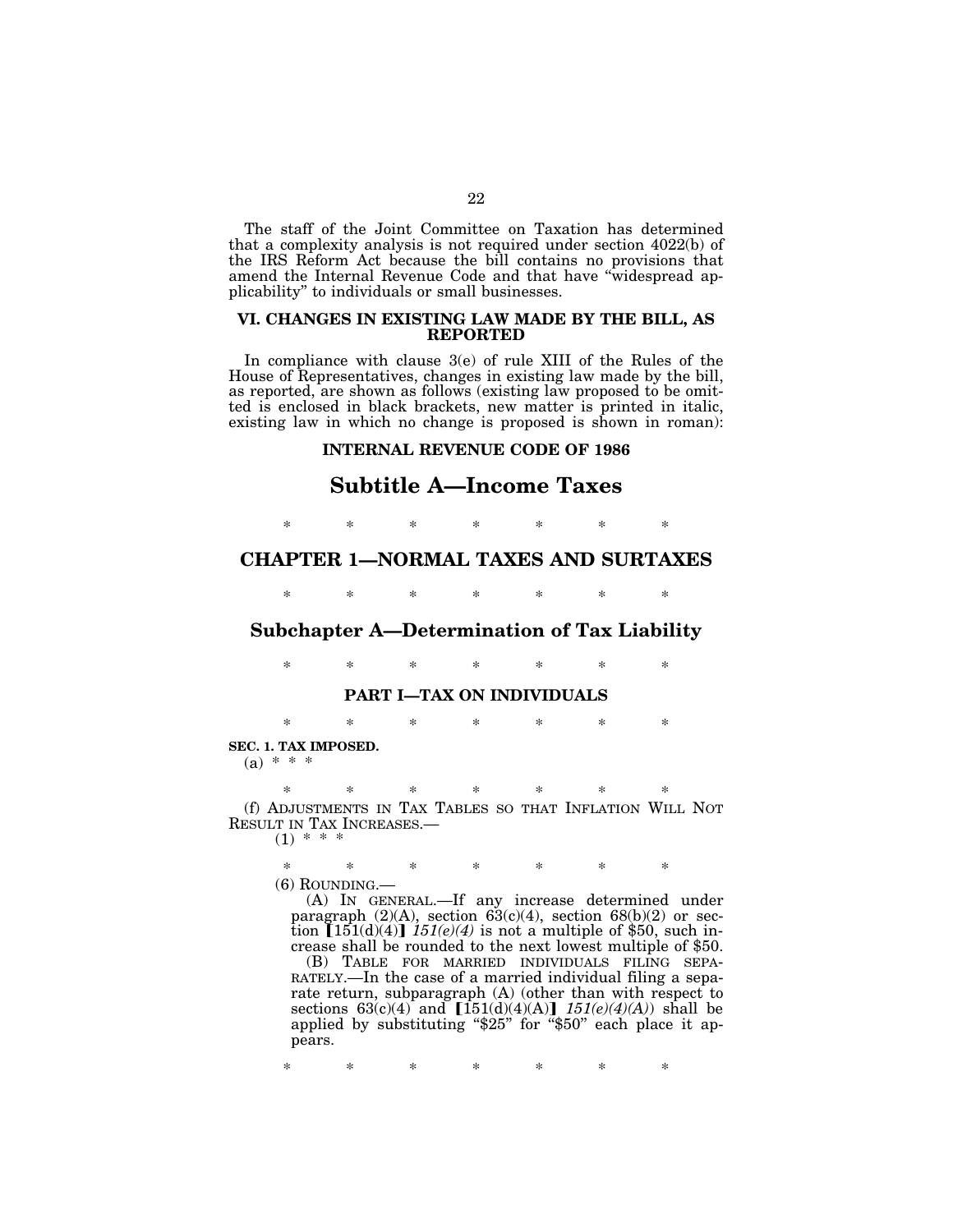### **PART IV—CREDITS AGAINST TAX**

\* \* \* \* \* \* \*

# **Subpart D—Business Related Credits**  \* \* \* \* \* \* \*

**SEC. 45C. CLINICAL TESTING EXPENSES FOR CERTAIN DRUGS FOR RARE DISEASES OR CONDITIONS.** 

 $(a) * * *$ 

(b) QUALIFIED CLINICAL TESTING EXPENSES.—For purposes of this section—

- $(1) * * * *$ (2) CLINICAL TESTING.—  $(A) * * * *$ 
	-

\* \* \* \* \* \* \* *(C) TREATMENT OF CERTAIN EXPENSES INCURRED BEFORE DESIGNATION.—For purposes of subparagraph (A)(ii)(I), if a drug is designated under section 526 of the Federal Food, Drug, and Cosmetic Act not later than the due date (including extensions) for filing the return of tax under this subtitle for the taxable year in which the application for such designation of such drug was filed, such drug shall be treated as having been designated on the date that such application was filed.*

# **Subchapter B—Computation of Taxable Income**

\* \* \* \* \* \* \*

\* \* \* \* \* \* \*

# **PART I—DEFINITION OF GROSS INCOME, ADJUSTED GROSS INCOME, TAXABLE INCOME, ETC.**

\* \* \* \* \* \* \*

#### **SEC. 62. ADJUSTED GROSS INCOME DEFINED.**

(a) GENERAL RULE.—For purposes of this subtitle, the term "adjusted gross income'' means, in the case of an individual, gross income minus the following deductions:

 $(1) * * * *$ 

\* \* \* \* \* \* \*

*(19) PREMIUMS ON QUALIFIED LONG-TERM CARE INSURANCE CONTRACTS.—The deduction allowed by section 223.*

\* \* \* \* \* \* \*

# **PART II—ITEMS SPECIFICALLY INCLUDED IN GROSS INCOME**

\* \* \* \* \* \* \*

**SEC. 86. SOCIAL SECURITY AND TIER 1 RAILROAD RETIREMENT BENE-FITS.** 

 $(a) * * *$ 

(b) TAXPAYERS TO WHOM SUBSECTION (a) Applies.—

 $(1) * * *$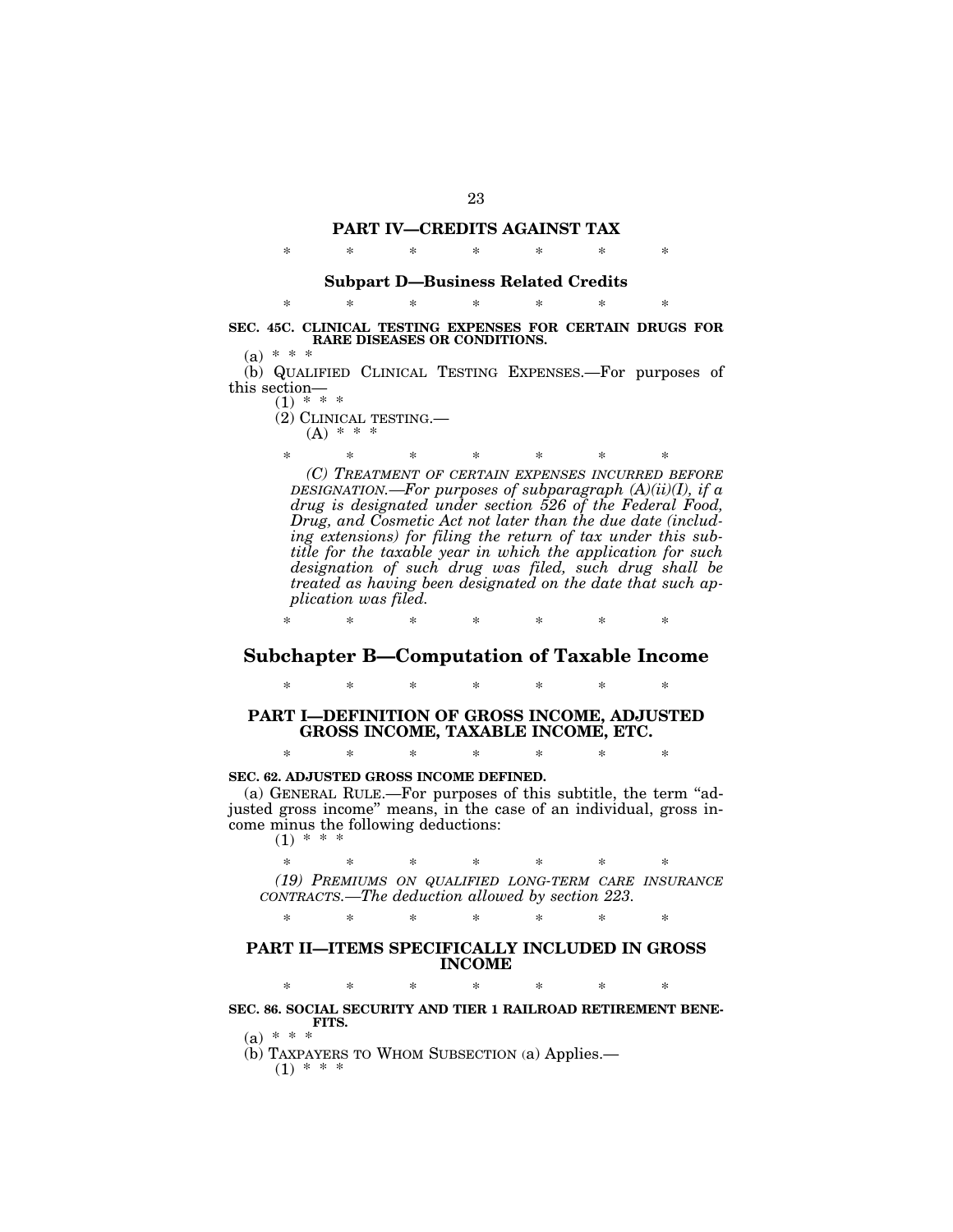(2) MODIFIED ADJUSTED GROSS INCOME.—For purposes of this subsection, the term "modified adjusted gross income" means adjusted gross income— (A) determined without regard to this section and sec-

tions 135, 137, 221, 222, *223,* 911, 931, and 933, and

\* \* \* \* \* \* \*

#### **PART III—ITEMS SPECIFICALLY EXCLUDED FROM GROSS INCOME**

\* \* \* \* \* \* \* **SEC. 135. INCOME FROM UNITED STATES SAVINGS BONDS USED TO PAY HIGHER EDUCATION TUITION AND FEES.**   $(a) * * *$ 

\* \* \* \* \* \* \* (c) DEFINITIONS.—For purposes of this section—  $(1) * * * *$ 

\* \* \* \* \* \* \* (4) MODIFIED ADJUSTED GROSS INCOME.—The term ''modified adjusted gross income'' means the adjusted gross income of the taxpayer for the taxable year determined—

\* \* \* \* \* \* \*

(A) without regard to this section and sections 137, 221, 222, *223,* 911, 931, and 933, and

**SEC. 137. ADOPTION ASSISTANCE PROGRAMS.** 

 $(a) * * *$ 

(b) LIMITATIONS.—  $(1) * * * *$ 

> \* \* \* \* \* \* \* (3) DETERMINATION OF ADJUSTED GROSS INCOME.—For purposes of paragraph (2), adjusted gross income shall be determined—

(A) without regard to this section and sections 221, 222, *223,* 911, 931, and 933, and

# \* \* \* \* \* \* \* **PART V—DEDUCTIONS FOR PERSONAL EXEMPTIONS**  \* \* \* \* \* \* \*

**SEC. 151. ALLOWANCE OF DEDUCTIONS FOR PERSONAL EXEMPTIONS.**   $(a) * * * *$ 

\* \* \* \* \* \* \* *(d) ADDITIONAL EXEMPTION FOR DEPENDENTS WITH LONG-TERM CARE NEEDS IN TAXPAYER'S HOME.—*

*(1) IN GENERAL.—Except as provided in paragraph (2), an exemption of the exemption amount for each qualified family member of the taxpayer.* 

*(2) PHASE-IN.—In the case of taxable years beginning in calendar years before 2012, the amount of the exemption provided under paragraph (1) shall not exceed the applicable limitation amount determined in accordance with the following table:*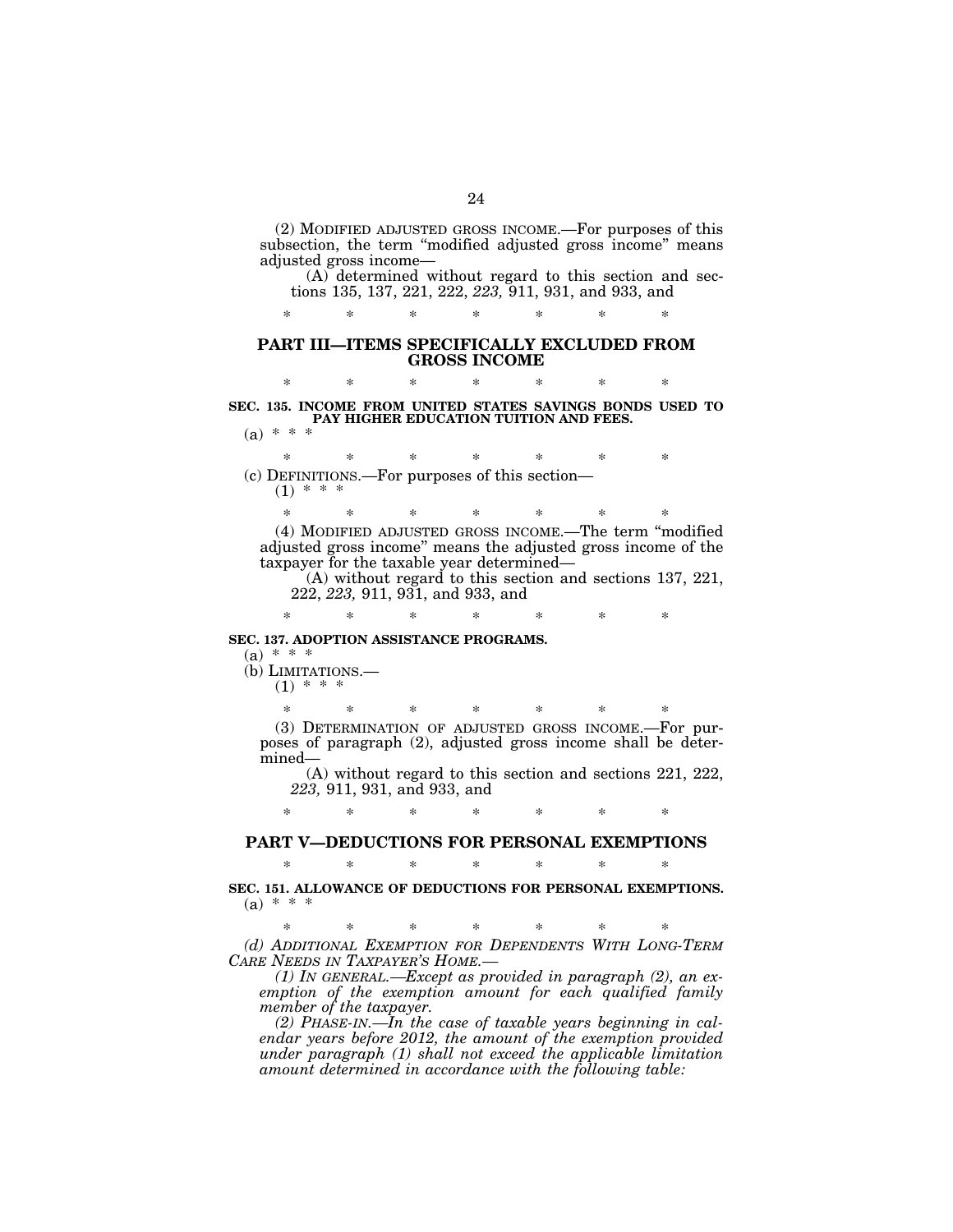|  |  | For taxable years beginning |  |
|--|--|-----------------------------|--|
|  |  |                             |  |

| in calendar year— | $limitation$ amount is- |  |  |
|-------------------|-------------------------|--|--|
|                   | \$500                   |  |  |
|                   | 1.000                   |  |  |
|                   | 1.500                   |  |  |
|                   | 2.000                   |  |  |
|                   | 2.500.                  |  |  |

*(3) QUALIFIED FAMILY MEMBER.—For purposes of this subsection, the term ''qualified family member'' means, with respect to any taxable year, any individual—*

*(A) who is—*

*(i) the spouse of the taxpayer, or* 

*(ii) a dependent of the taxpayer with respect to whom the taxpayer is entitled to an exemption under subsection (c),* 

*Fhe applicable* 

*(B) who is an individual with long-term care needs during any portion of the taxable year, and* 

*(C) other than an individual described in section 152(a)(9), who, for more than half of such year, has as such individual's principal place of abode the home of the taxpayer and is a member of the taxpayer's household.* 

*(4) INDIVIDUALS WITH LONG-TERM CARE NEEDS.—For purposes of this subsection, the term ''individual with long-term care needs'' means, with respect to any taxable year, an individual who has been certified, during the 391⁄2-month period ending on the due date (without extensions) for filing the return of tax for the taxable year (or such other period as the Secretary prescribes), by a physician (as defined in section 1861(r)(1) of the Social Security Act) as being, for a period which is at least 180 consecutive days—* 

*(A) an individual who is unable to perform (without substantial assistance from another individual) at least 2 activities of daily living (as defined in section 7702B(c)(2)(B)) due to a loss of functional capacity, or* 

*(B) an individual who requires substantial supervision to protect such individual from threats to health and safety due to severe cognitive impairment and is unable to perform, without reminding or cuing assistance, at least 1 activity of daily living (as so defined) or to the extent provided in regulations prescribed by the Secretary (in consultation with the Secretary of Health and Human Services), is unable to engage in age appropriate activities.* 

*(5) IDENTIFICATION REQUIREMENT.—No exemption shall be allowed under this subsection to a taxpayer with respect to any qualified family member unless the taxpayer includes, on the return of tax for the taxable year, the name and taxpayer identification of the physician certifying such member. In the case of a failure to provide the information required under the preceding sentence, the preceding sentence shall not apply if it is shown that the taxpayer exercised due diligence in attempting to provide the information so required.* 

*(6) SPECIAL RULES.—Rules similar to the rules of paragraphs (2), (3), and (4) of section 21(e) shall apply for purposes of this subsection.*

 $[(d)]$  (e) EXCEPTION AMOUNT.—For purposes of this section—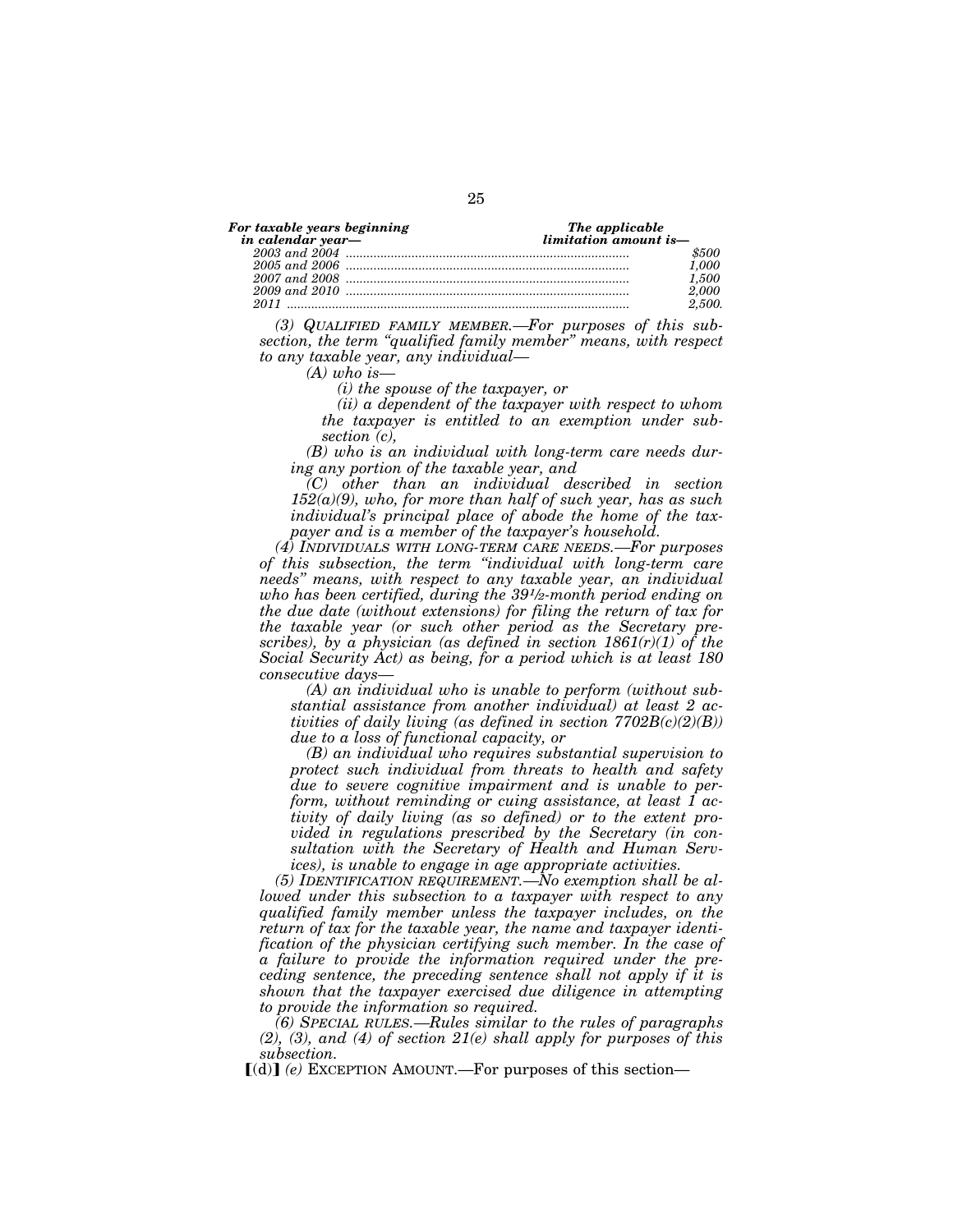\* \* \* \* \* \* \* [(e)] (f) IDENTIFYING INFORMATION REQUIRED. No exemption shall be allowed under this section with respect to any individual unless the TIN of such individual is included on the return claiming the exemption.

\* \* \* \* \* \* \*

#### **PART VII—ADDITIONAL ITEMIZED DEDUCTIONS FOR INDIVIDUALS**

Sec. 211. Allowance of deductions.

\* \* \* \* \* \* \* øSec. 223. Cross reference.¿ *Sec. 223. Premiums on qualified long-term care insurance contracts. Sec. 224. Cross reference.*

**SEC. 219. RETIREMENT SAVINGS.** 

 $(a) * * * *$ 

\* \* \* \* \* \* \* (g) LIMITATION ON DEDUCTION FOR ACTIVE PARTICIPANTS IN CER-TAIN PENSION PLANS.—

\* \* \* \* \* \* \*

 $(1) * *$ 

 $(1) * * *$ 

\* \* \* \* \* \* \* (3) ADJUSTED GROSS INCOME; APPLICABLE DOLLAR AMOUNT.— For purposes of this subsection— (A) ADJUSTED GROSS INCOME.—Adjusted gross income of

any taxpayer shall be determined—<br>(i) \* \* \*

(ii) without regard to sections 135, 137, 221, 222, *223,* and 911 or the deduction allowable under this section.

\* \* \* \* \* \* \*

#### **SEC. 220. ARCHER MSAS.**

 $(a) * * *$ 

\* \* \* \* \* \* \* (c) DEFINITIONS.—For purposes of this section—

 $(1) * * * *$ 

(2) HIGH DEDUCTIBLE HEALTH PLAN.—

 $(A) * * * *$ (B) SPECIAL RULES.— (i) \* \* \*

\* \* \* \* \* \* \* *(iii) MEDICARE+CHOICE MSA'S.—In the case of an individual who is covered under an MSA plan (as defined in section 1859(b)(3) of the Social Security Act) which such individual elected under section 1851(a)(2)(B) of such Act—*

*(I) such plan shall be treated as a high deductible health plan for purposes of this section,*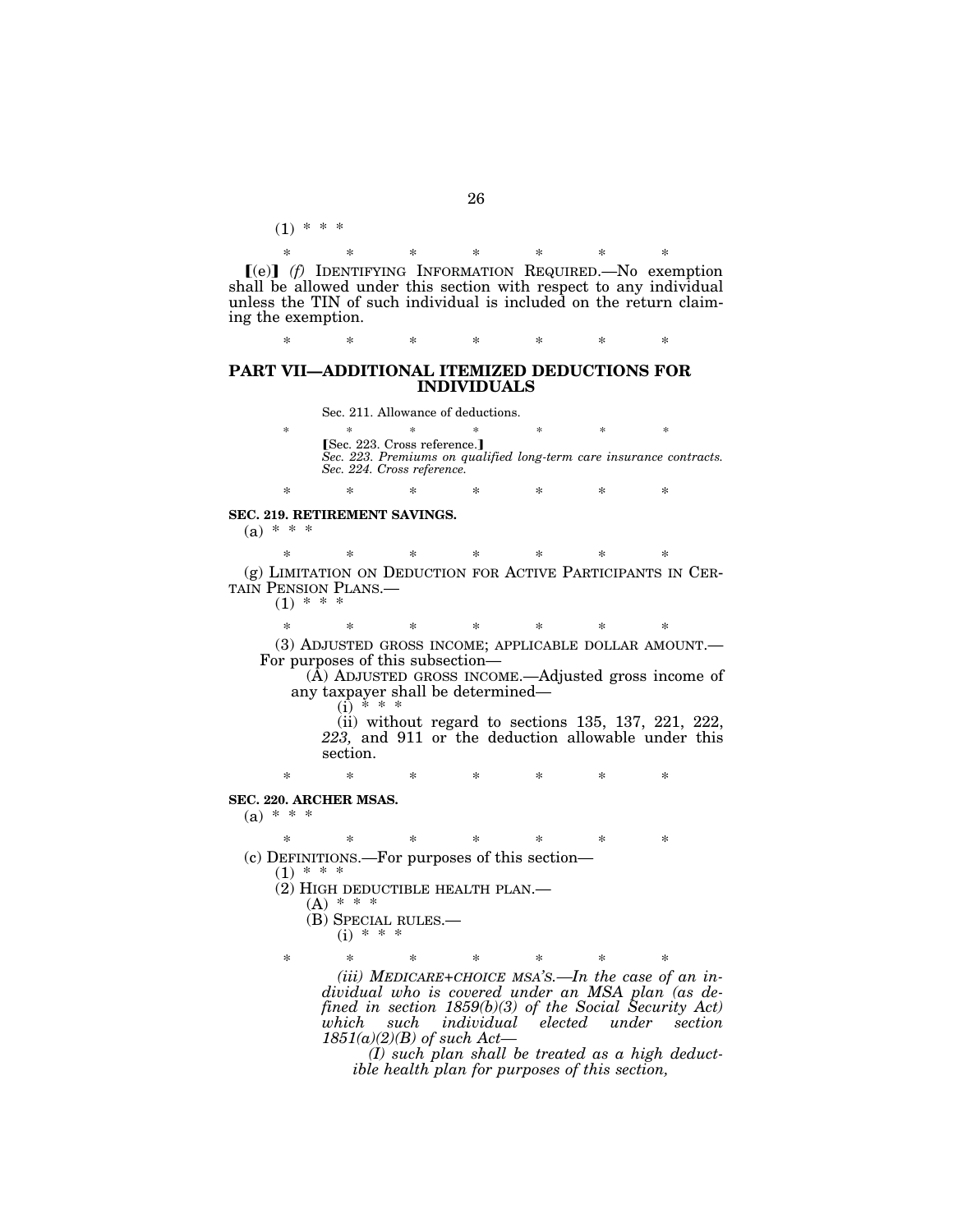*(II) subsection (b)(2)(A) shall be applied by substituting ''100 percent'' for ''65 percent'' with respect to such individual,* 

*(III) with respect to such individual, the limitation under subsection (d)(1)(A)(ii) shall be 100 percent of the highest annual deductible limitation under section 1859(b)(3)(B) of the Social Security Act,* 

*(IV) paragraphs (4), (5), and (7) of subsection (b) and paragraph (1)(A)(iii) of this subsection shall not apply with respect to such individual, and* 

*(V) the limitation which would (but for this subclause) apply under subsection (b)(1) with respect to such individual for any taxable year shall be reduced (but not below zero) by the amount which would (but for subsection 106(b)) be includible in such individual's gross income for the taxable year.*

# **SEC. 221. INTEREST ON EDUCATION LOANS.**

 $(a) * * *$ 

(b) MAXIMUM DEDUCTION.—

 $(1)$  \*

(2) LIMITATION BASED ON MODIFIED ADJUSTED GROSS IN-COME.—

\* \* \* \* \* \* \*

 $(A) * * * *$ 

\* \* \* \* \* \* \*

(C) MODIFIED ADJUSTED GROSS INCOME.—The term ''modified adjusted gross income'' means adjusted gross income determined— (i) without regard to this section and sections 222,

*223,* 911, 931, and 933, and

\* \* \* \* \* \* \*

#### **SEC. 222. QUALIFIED TUITION AND RELATED EXPENSES.**

 $(a) * * * *$ 

(b) DOLLAR LIMITATIONS.—

 $(1) * * *$ 

(2) APPLICABLE DOLLAR LIMIT.—  $(A) * * * *$ 

\* \* \* \* \* \* \* (C) ADJUSTED GROSS INCOME.—For purposes of this paragraph, adjusted gross income shall be determined— (i) without regard to this section and sections *223,* 911, 931, and 933, and

\* \* \* \* \* \* \*

#### *SEC. 223. PREMIUMS ON QUALIFIED LONG-TERM CARE INSURANCE CONTRACTS.*

*(a) IN GENERAL.—In the case of an individual, there shall be allowed as a deduction an amount equal to the applicable percentage of eligible long-term care premiums (as defined in section*   $213(d)(10)$  paid during the taxable year by the taxpayer for cov-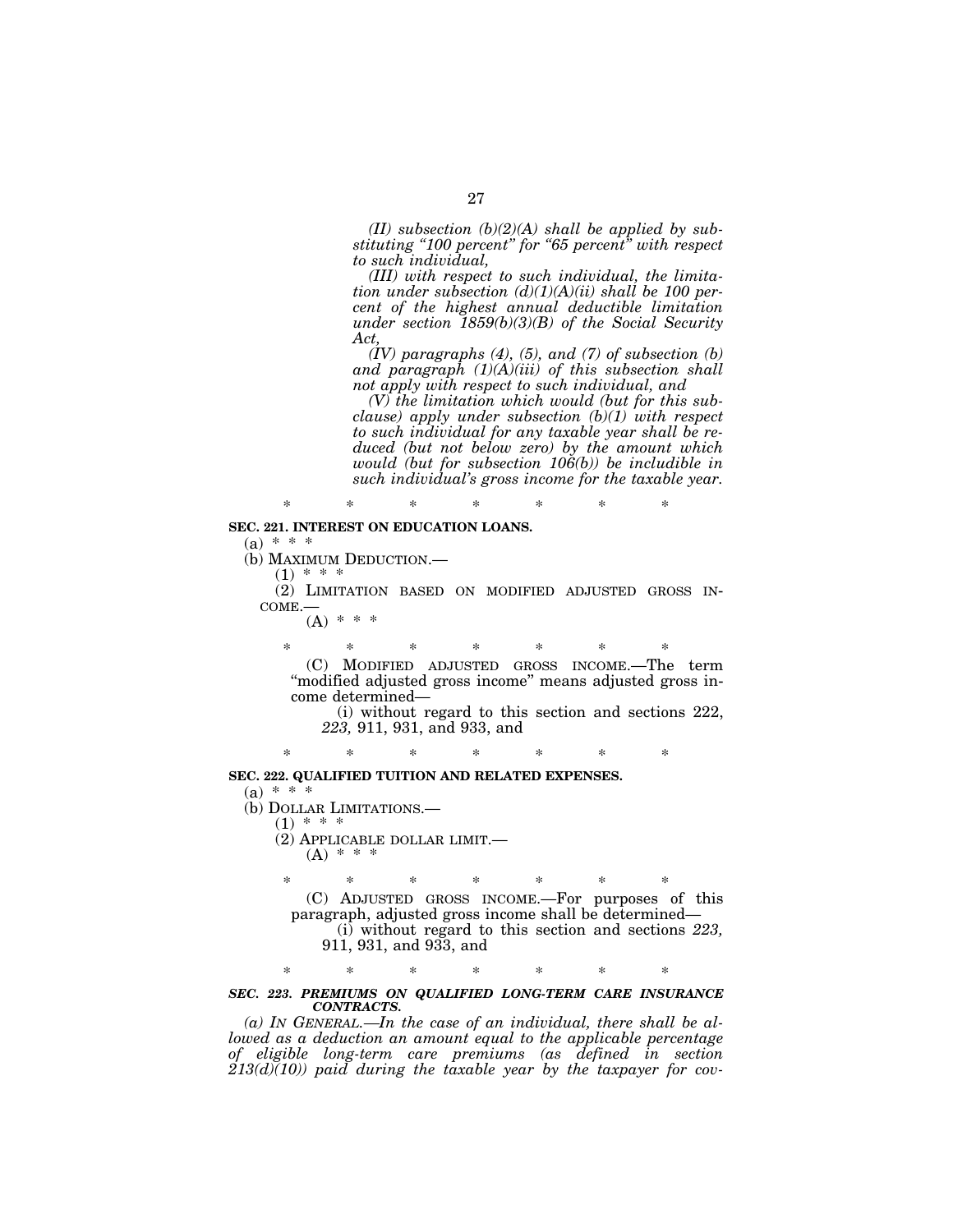*erage for the taxpayer and the spouse and dependents of the taxpayer.* 

*(b) APPLICABLE PERCENTAGE.—For purposes of subsection (a), the applicable percentage shall be determined in accordance with the following table:*

| For taxable years beginning | The applicable |  |  |
|-----------------------------|----------------|--|--|
|                             | percentage is- |  |  |
|                             |                |  |  |
|                             |                |  |  |
|                             | 35             |  |  |
|                             |                |  |  |
|                             | 50.            |  |  |

*(c) LIMITATION BASED ON MODIFIED ADJUSTED GROSS INCOME.— (1) IN GENERAL.—If the modified adjusted gross income of the taxpayer for the taxable year exceeds \$20,000 (twice the preceding dollar amount, as adjusted under paragraph (2), in the case of a joint return) the amount which would (but for this* 

*subsection) be allowed as a deduction under subsection (a) shall be reduced (but not below zero) by the amount which bears the same ratio to the amount which would be so allowed as such excess bears to \$20,000 (\$40,000 in the case of a joint return).* 

*(2) ADJUSTMENTS FOR INFLATION.—*

*(A) IN GENERAL.—In the case of a taxable year beginning after December 31, 2003, the first \$20,000 amount contained in paragraph (1) shall be increased by an amount equal to—*

*(i) such dollar amount, multiplied by* 

*(ii) the cost-of-living adjustment determined under section 1(f)(3) for the calendar year in which the taxable year begins, determined by substituting ''calendar year 2002'' for ''calendar year 1992'' in subparagraph (B) thereof.* 

*(B) ROUNDING.—If any amount as adjusted under subparagraph (A) is not a multiple of \$1,000, such amount shall be rounded to the nearest multiple of \$1,000 (or if such amount is a multiple of \$500, such amount shall be rounded to the next highest multiple of \$500).* 

*(3) MODIFIED ADJUSTED GROSS INCOME.—For purposes of paragraph (1), the term ''modified adjusted gross income'' means adjusted gross income determined—*

*(A) without regard to this section and sections 911, 931, and 933, and* 

*(B) after application of sections 86, 135, 137, 219, 221, 222, and 469.* 

*(d) LIMITATION BASED ON SUBSIDIZED COVERAGE.—*

*(1) IN GENERAL.—Subsection (a) shall not apply to premiums paid for coverage of any individual for any calendar month if—*

*(A) for such month such individual is covered by any insurance which is advertised, marketed, or offered as longterm care insurance under any health plan maintained by any employer of the taxpayer or of the taxpayer's spouse, and* 

*(B) 50 percent or more of the cost of any such coverage (determined under section 4980B) for such month is paid or incurred by the employer.*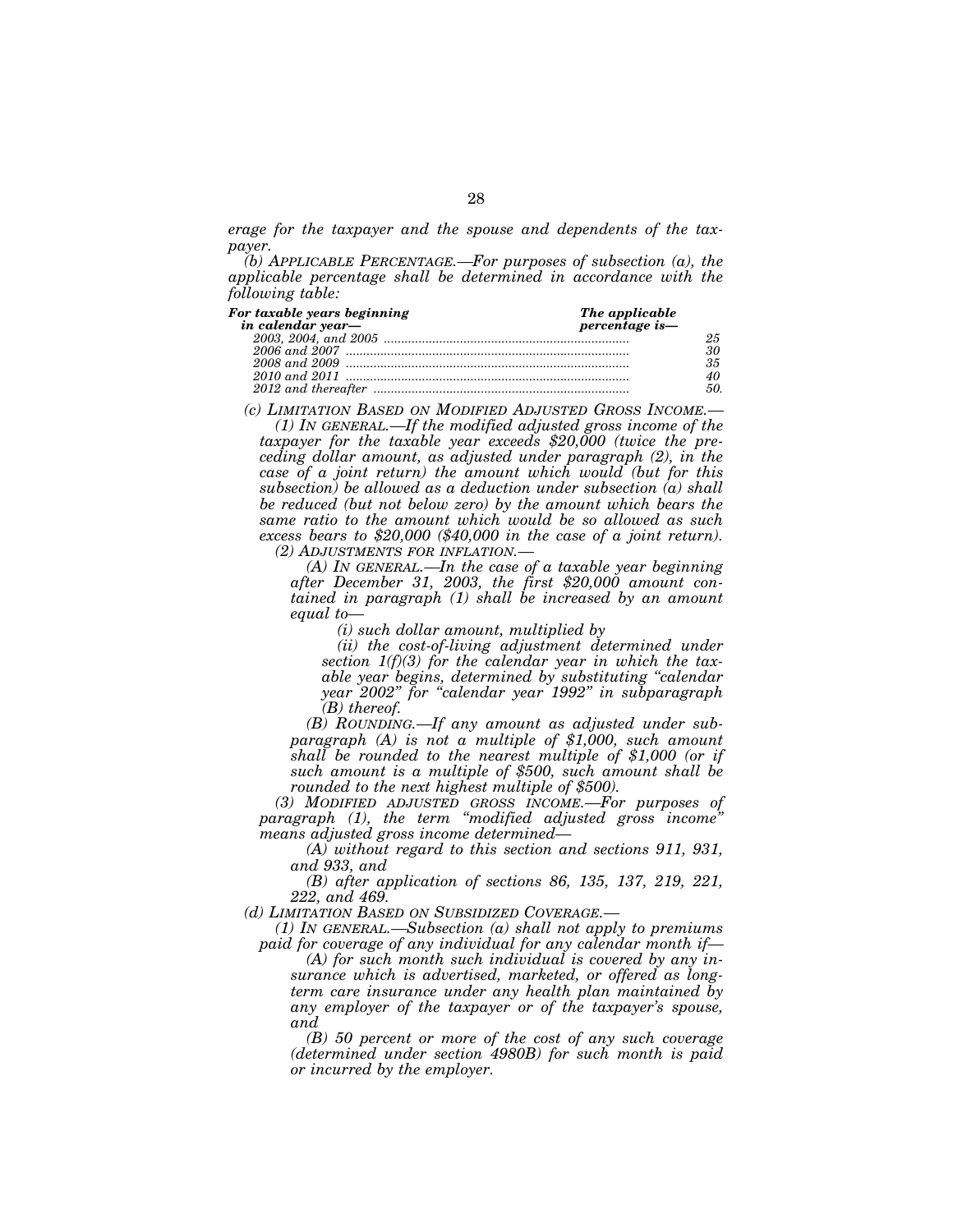*(2) PLANS MAINTAINED BY CERTAIN EMPLOYERS.—A health plan which is not otherwise described in paragraph (1)(A) shall be treated as described in such paragraph if such plan would be so described if all health plans of persons treated as a single employer under subsection (b), (c), (m), or (o) of section 414 were treated as one health plan.* 

*(e) COORDINATION WITH OTHER DEDUCTIONS.—Any amount taken into account under subsection (a) shall not be taken into account in computing the amount allowable as a deduction under section 162(l) or 213(a).* 

*(f) MARRIED COUPLES MUST FILE JOINT RETURN.— (1) IN GENERAL.—If the taxpayer is married at the close of the taxable year, the deduction shall be allowed under subsection (a) only if the taxpayer and the taxpayer's spouse file a joint return for the taxable year.* 

*(2) MARITAL STATUS.—For purposes of paragraph (1), marital status shall be determined in accordance with section 7703.* 

*(g) REGULATIONS.—The Secretary shall prescribe such regulations as may be appropriate to carry out this section, including regulations requiring employers to report to their employees and the Secretary such information as the Secretary determines to be appropriate.*

#### **SEC.** ø**223.**¿ *224.* **CROSS REFERENCE.**

For deductions in respect of a decedent, see section 691.

\* \* \* \* \* \* \*

# **Subchapter E—Accounting periods and Methods of Accounting**

\* \* \* \* \* \* \* **PART II—METHODS OF ACCOUNTING**  \* \* \* \* \* \* \*

#### **Subpart C—Taxable Year for Which Deductions Taken**

\* \* \* \* \* \* \* **SEC. 469. PASSIVE ACTIVITY LOSSES AND CREDITS LIMITED.**   $(a) * * * *$ 

\* \* \* \* \* \* \* (i) \$25,000 OFFSET FOR RENTAL REAL ESTATE ACTIVITIES.—  $(1) * *$ \* \* \* \* \* \* \* (3) PHASE-OUT OF EXEMPTION.<br>(A)  $* * * *$ 

\* \* \* \* \* \* \* (F) ADJUSTED GROSS INCOME.—For purposes of this paragraph, adjusted gross income shall be determined without regard to—  $(i) * * *$ 

\* \* \* \* \* \* \*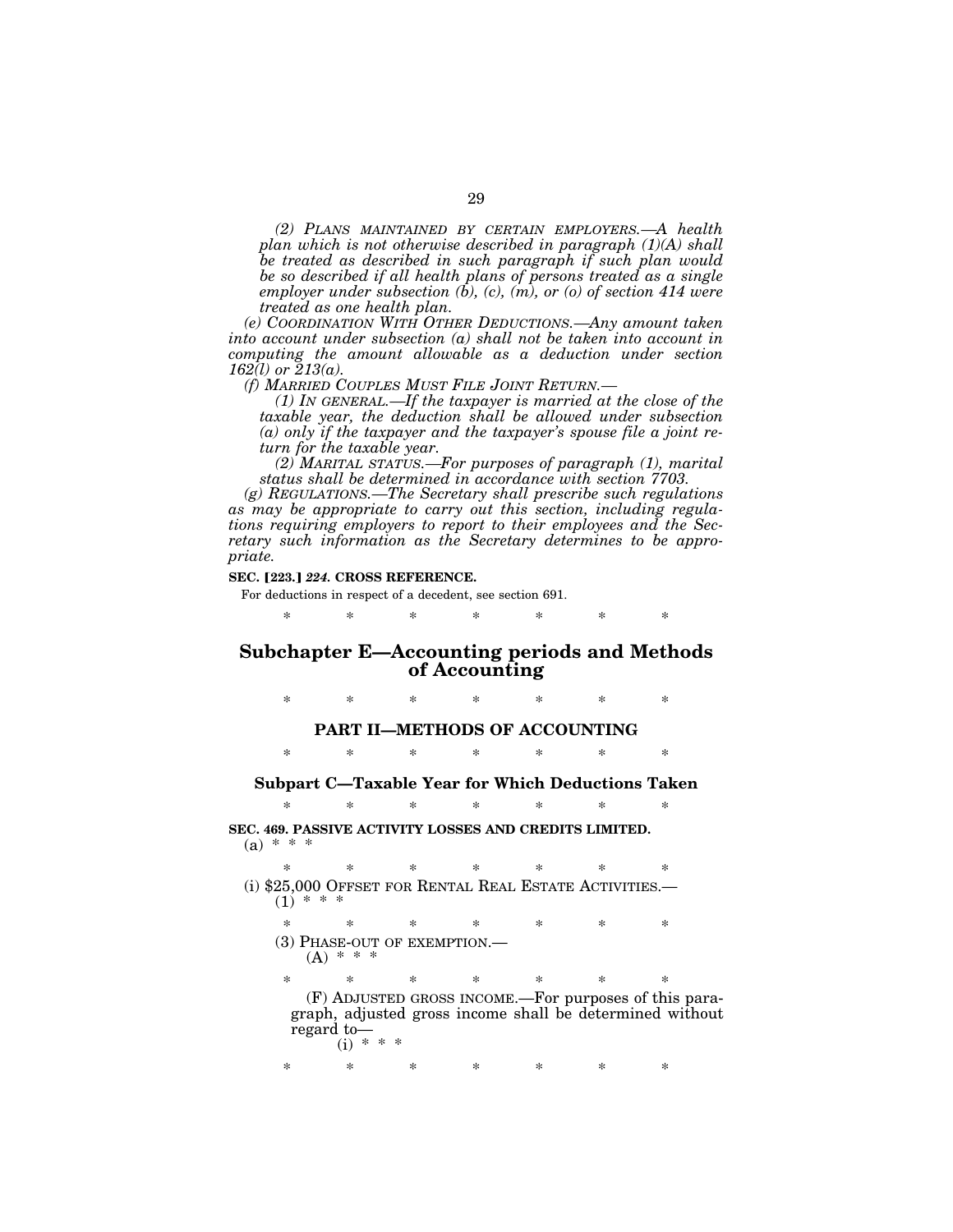(iii) the amounts allowable as a deduction under sections 219, 221, [and 222] 222, and 223, and

# **Subtitle C—Employment Taxes**

\* \* \* \* \* \* \*

\* \* \* \* \* \* \*

# **CHAPTER 24—COLLECTION OF INCOME TAX AT SOURCE ON WAGES**

# **Subchapter A—Withholding from Wages**

\* \* \* \* \* \* \*

**SEC. 3402. INCOME TAX COLLECTED AT SOURCE.**   $(a) * * * *$ 

\* \* \* \* \* \* \*

(f) WITHHOLDING EXEMPTIONS.—

(1) IN GENERAL.—An employee receiving wages shall on any day be entitled to the following withholding exemptions:

(A) an exemption for himself unless he is an individual described in section  $[151(d)(2)]$   $151(e)(2)$ ;

\* \* \* \* \* \* \* (r) EXTENSION OF WITHHOLDING TO CERTAIN TAXABLE PAYMENTS OF INDIAN CASINO PROFITS.—

 $(1) *$ 

(2) EXCEPTION.—The tax imposed by paragraph (1) shall not apply to any payment to the extent that the payment, when annualized, does not exceed an amount equal to the sum of—

(A) the basic standard deduction (as defined in section 63(c)) for an individual to whom section  $63(c)(2)(C)$  applies, and

(B) the exemption amount (as defined in section  $[151(d)] 151(e)$ .

\* \* \* \* \* \* \*

# **Subtitle D—Miscellaneous Excise Taxes**

\* \* \* \* \* \* \*

# **CHAPTER 32—MANUFACTURERS EXCISE TAXES**

\* \* \* \* \* \* \*

# **Subchapter C—Certain Vaccines**

\* \* \* \* \* \* \*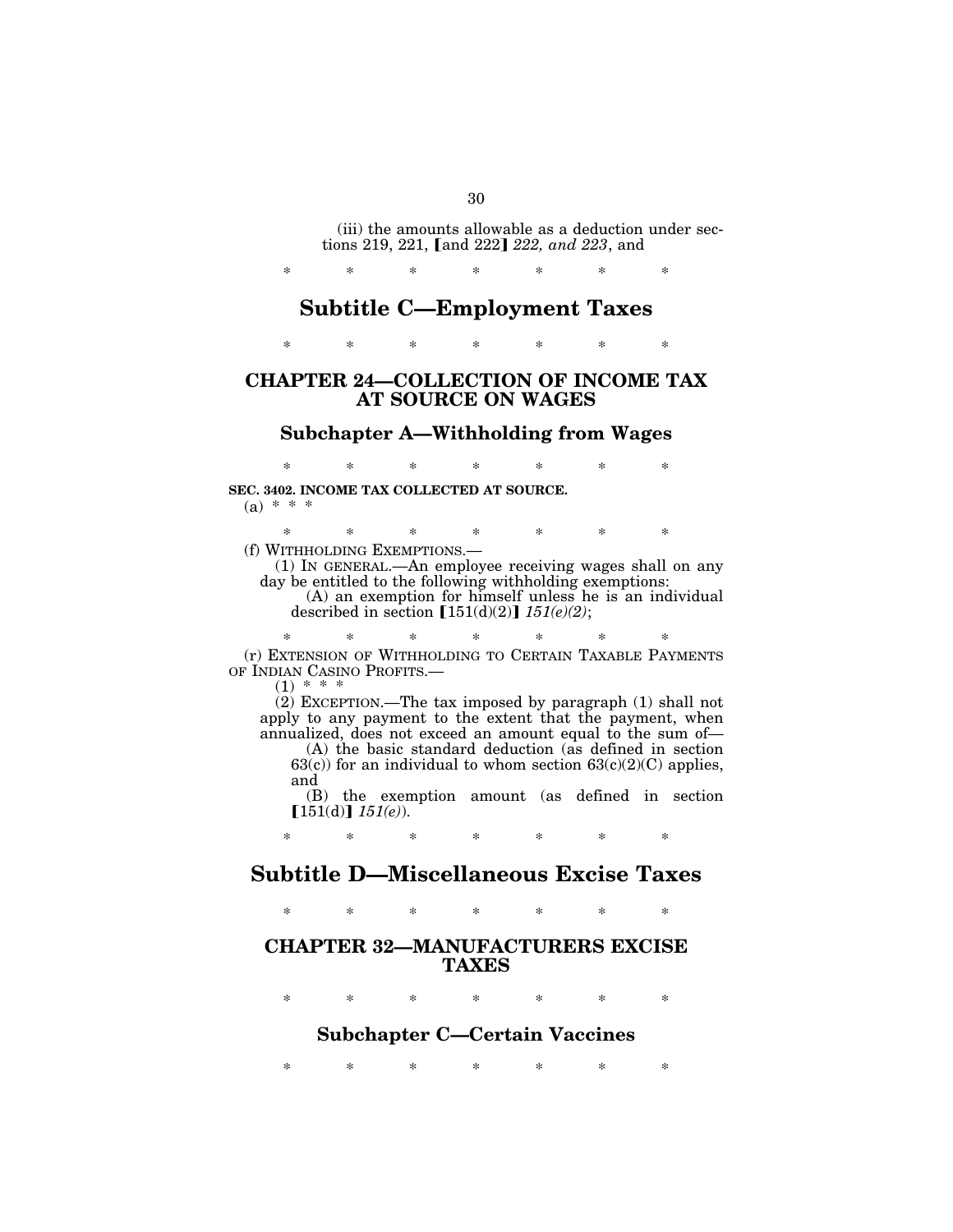#### **SEC. 4132. DEFINITIONS AND SPECIAL RULES.**

(a) DEFINITIONS RELATING TO TAXABLE VACCINES.—For purposes of this subchapter—

(1) TAXABLE VACCINE.—The term ''taxable vaccine'' means any of the following vaccines which are manufactured or produced in the United States or entered into the United States for consumption, use, or warehousing:  $(A) *$ 

\* \* \* \* \* \* \*

*(I) Any vaccine against hepatitis A.*

 $[(I)]$   $(J)$  Any vaccine against hepatitis B.

 $[(J)]$   $(K)$  Any vaccine against chicken pox.

 $\widetilde{K}(K)$  *(L)* Any vaccine against rotavirus gastroenteritis.  $\left[\begin{matrix} (L) \end{matrix}\right]$   $(M)$  Any conjugate vaccine against streptococcus pneumoniae.

\* \* \* \* \* \* \*

# **Subtitle F—Procedure and Aministration**

\* \* \* \* \* \* \*

# **CHAPTER 61—INFORMATION AND RETURNS**

\* \* \* \* \* \* \*

# **Subchapter A—Returns and Records**

\* \* \* \* \* \* \*

# **PART II—TAX RETURNS OR STATEMENTS**

\* \* \* \* \* \* \*

#### **Subpart B—Income Tax Returns**

\* \* \* \* \* \* \*

**SEC. 6012. PERSONS REQUIRED TO MAKE RETURNS OF INCOME.**  (a) GENERAL RULE.—Returns with respect to income taxes under subtitle A shall be made by the following:  $(1)(A)$  \* \*

\* \* \* \* \* \* \*

(D) For purposes of this subsection—<br>(i)  $* * *$ 

(ii) The term "exemption amount" has the meaning given such term by section  $[151(d)]$   $151(e)$ . In the case of an individual described in section  $[151(d)(2)]$   $151(e)(2)$ , the exemption amount shall be zero.

\* \* \* \* \* \* \*

**SEC. 6013. JOINT RETURNS OF INCOME TAX BY HUSBAND AND WIFE.**   $(a) * * * *$ 

(b) JOINT RETURN AFTER FILING SEPARATE RETURN.—